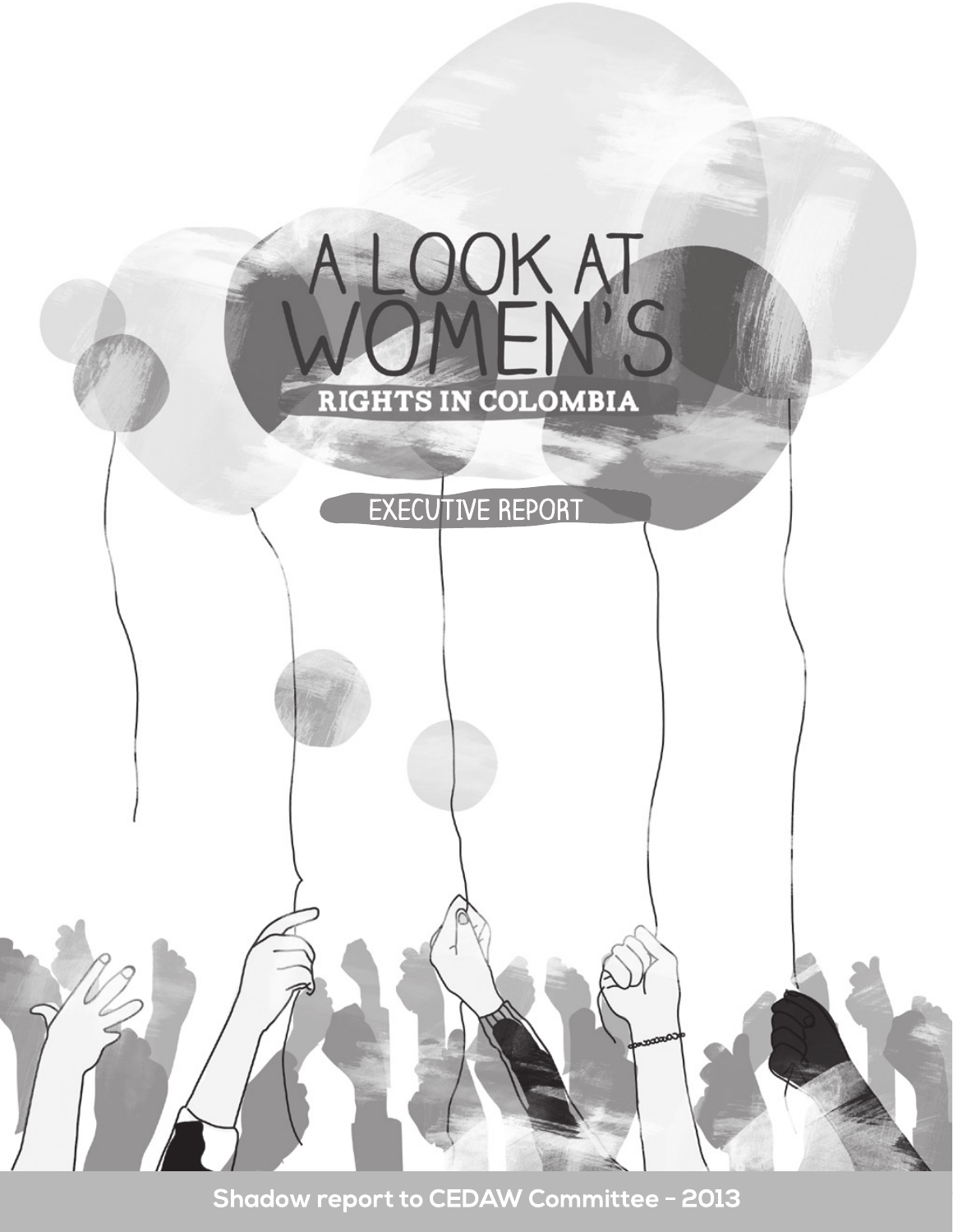### *A LOOK AT WOMEN´S RIGHTS IN COLOMBIA*

*SHADOW REPORT TO CEDAW COMMITTEE 2013*

*EXECUTIVE REPORT*

**Authors:** *The organizations signing below*

**Compilation:** *Natalia López*

**Editorial Board:** *Beatriz Quintero – Red Nacional de Mujeres Ana María Rodríguez – Comisión Colombiana de Juristas Carolina Rodríguez – Sisma Mujer*

**Proof reading:** *Claudia Ramírez* 

**Cover layout:** *Iván Henao* 

**Layout and Printing:** *Enlace Publicitario Editores Ltda.* *We are very grateful with UN Women for the financial support for the publication and dissemination of this report.* 

**ISBN:** *978-958-57362-2-1*

*Bogotá, septiembre de 2013*

*This publication may be copied totally or partially quoting the source. No written authorization by the copyright owner is required.*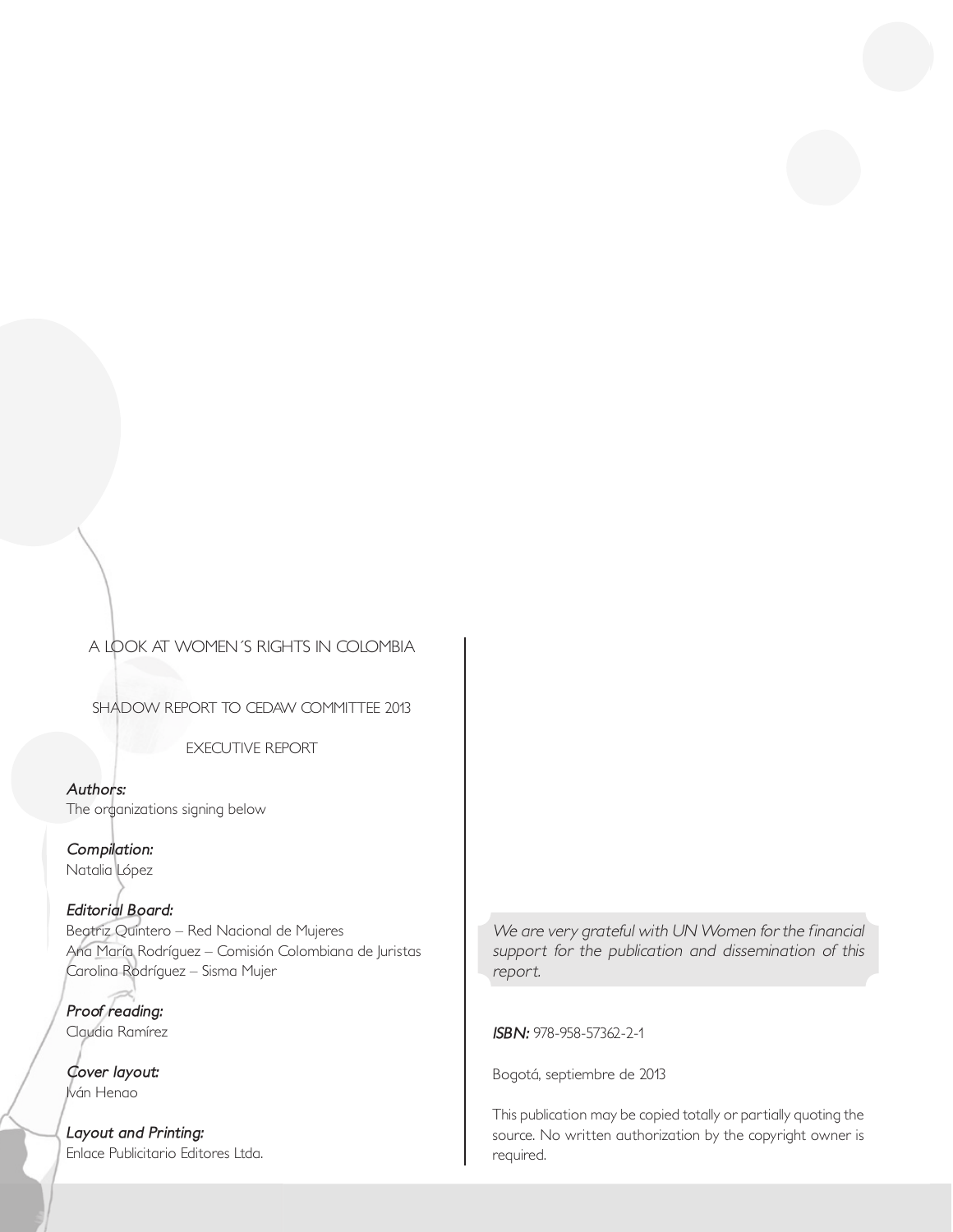This report is the result of the work done by an alliance of women networks and mixed organizations. The report will be presented *in October 2013, in CEDAW Session 56, where the 7th and 8th periodical Colombian reports will be reviewed.* 

### **Participating organizations:**

- *- Alianza Iniciativa de Mujeres Colombianas por la Paz IMP*
- *- Asociación Colectivo Mujeres al Derecho*
- *- Casa de la Mujer*
- *- Católicas por el Derecho a Decidir Colombia*
- *- Centro de Estudios de Derecho, Justicia y Sociedad Dejusticia -*
- *- Centro de Investigación y Educación Popular / Programa por la Paz*
- *- Colombia Diversa*
- *- Comisión Colombiana de Juristas CCJ*
- *- Comité de América Latina y del Caribe para la Defensa de los Derechos de la Mujer CLADEM Colombia*
- *- Conferencia Nacional de Organizaciones Afrocolombianas CNOA*
- *- Corporación Humanas Colombia Centro Regional de Derechos Humanos y Justicia de Género*
- *- Corporación Sisma Mujer*
- *- Consejería Mujer Familia y Generación Organización Nacional Indígena de Colombia ONIC*
- *- Coordinación Mujer, Familia y Niñez Organización de los Pueblos Indígenas de la Amazonía Colombiana OPIAC*
- *- ENI Colombia*
- *- Iglesia Evangélica Luterana de Colombia IELCO*
- *- Instituto Latinoamericano para una Sociedad y un Derecho Alternativo ILSA*
- *- La Coalición 1325*
- *- La Mesa Por la Vida y la Salud de las Mujeres*
- *- Liga Internacional de Mujeres por la Paz y la Libertad LIMPAL Colombia*
- *- Mesa de Trabajo Mujer y Conflicto Armado*
- *- Mesa por el Derecho de las Mujeres a una Vida Libre de Violencias: Ley 1257*
- *- Programa Acción por la Igualdad y la Inclusión Social (PAIIS) Universidad de los Andes*
- *- Red de Educación Popular entre Mujeres REPEM / Colombia*
- *- Red Nacional de Mujeres*
- *- Sutsuin Jiyeyu Wayuu Fuerza de Mujeres Wayuu*
- *- Tribunal de Mujeres y DESC*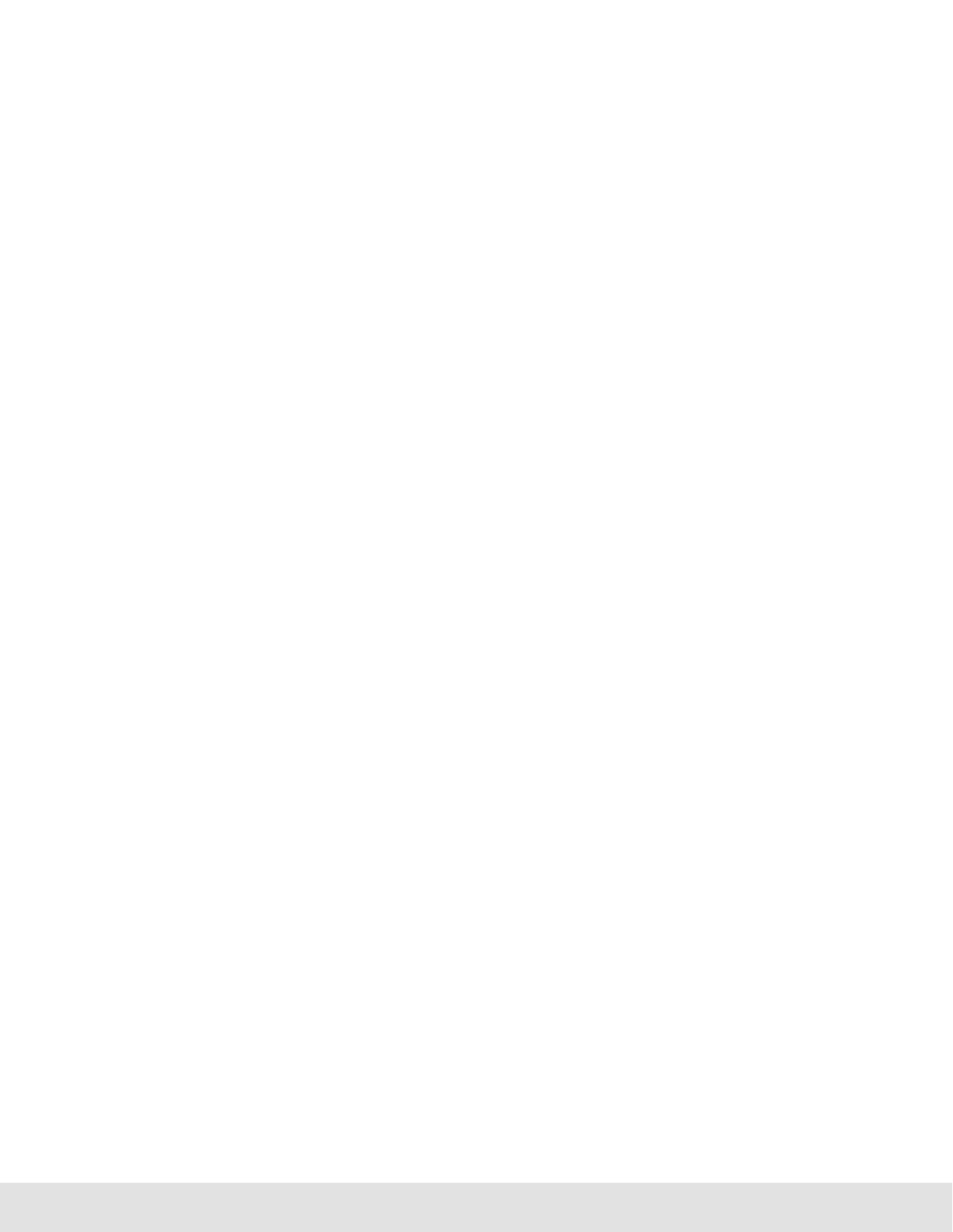# **INTRODUCTION**

*Between 2007 and 2013 serious events have taken place in Colombia, all of them having an impact on the lives of women:the development of investigations of the crimes committed by demobilized paramilitaries,*  even more serious in the case of crimes against women; the emergence of post-demobilization new criminal *groups; the approval and implementation of the Victims and Land Restitution Law; the talks with the FARC guerrillas, and the entry into force of free trade agreements. The armed conflict still goes on and women*  face different forms of discrimination and violence, although there are no unified and reliable official figures *on the situation.*

*Even though the Colombian Government has introduced new legislation to address some of the aspects of discrimination and violence against women, these regulations have not been properly implemented and have failed to transform reality.* 

*The poor implementation of the law is due to several reasons, including the lack of political will and of budget, and it is aggravated by profound contradictions among authorities. While constitutional jurisprudence is protective and progressive, Congress dishonors its obligation to legislate on matters of importance to women, and the Attorney is openly opposed to the rulings of the Constitutional Court having to do with the*  voluntary interruption of pregnancy and same-sex marriage. In this scenario, civil society continues focusing in legal action before the High Court, making important progress in the protection of women's rights against *all odds.*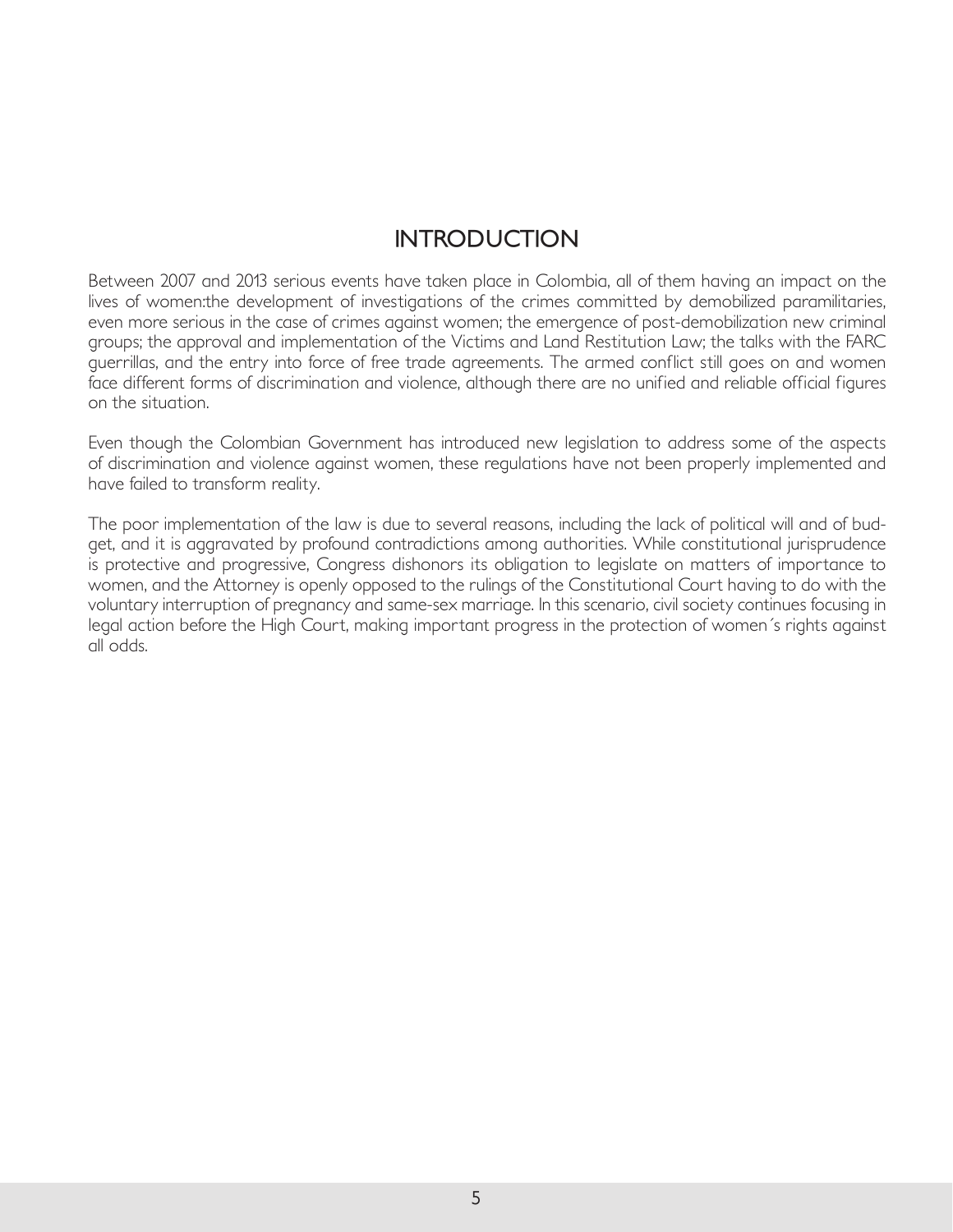# **1. Women´s Rights**

*a. The right to live a life free from violence* 

### *Sexual violence*

*General sexual violence –perpetrated not only in the context of the armed conflict- has increasedin the last years. The National Institute of Legal Medicine and Forensic Sciences (hereinafter NILMFS) indicated that the*  rate of incidence for 2011 was 49 cases per 100,000 inhabitants, thus becoming "the highest incidence rate in *the last decade"<sup>1</sup> .*

*For the years 2010 and 2011, the NILMFS reported an 84% of women victims of sexual violence compared to a 16% of men. This means a ratio of 1 man for every 5 women.*

*Sexual violence against women continues to be a common, widespread, systematic and invisible practice in the context of the armed conflict and it is perpetrated by all the soldiers involved2 . In 2011, NILMFS reported*  94 legal medical examinations for sexual crimes, whose perpetrators were soldiers involved in the armed *conflict3 . In 86% of the cases, the victim was a woman. Of these cases, 58% was attributed to the police, 27% to paramilitary groups and 15% to the guerrillas4 .* 

*Between 2003 and 2011, 13 cases of sexual violence against indigenous women -in the context of the armed conflict- were reported, although the low figure could be due to fear of reporting. In 6 cases, the alleged perpetrators were military and troops from the nationalamy5 .* 

*Most of the victims are under 17 years of age: NILMFS pointed out that, in 2011, 85% of the tests made to young women correspond to girls and adolescents between 5 and 17 years of age, the majority of them between 10 and 14 years6 .* 

*The impunity of these crimes is of 98%. This figure goes together with a high percentage of underreporting, the invisibility of these crimes and the constant fear to denounce them.*

*<sup>1</sup> Constitutional Court of Colombia. Rapporteurship. Act 092, 2008. In: http://www.corteconstitucional.gov.co/relatoria/autos/2008/a092-08.htm*

*<sup>2</sup> This was recognized by the Constitutional Court in Act 092, 2008.*

*<sup>3</sup> NILMFS has not released the report for 2012. The National Institute of Legal Medicine and Forensic Sciences (NILMFS), 2011. Forensis, table 3, p. 215 See: http://www.medicinalegal.gov.co/index.php?option=com\_content&view=article&id=193:forensis-2011&catid=19:forensis&Itemid=154 Instituto Nacional de Medicina Legal y Ciencias Forenses (INMLCF), Forensis 2011, citado, cuadro 3.215. Ver: http://www.medicinalegal.gov.co/index. php?option=com\_content&view=article&id=193:forensis-2011&catid=19:forensis&Itemid=154*

<sup>4</sup> Percentages taken from the Report to the Universal Periodic Review, September 2012. *Situation of Human Rights and Humanitarian Law in Colombia 2008-2012. In: http://coljuristas.org/documentos/libros\_e\_informes/examen\_periodico\_universal\_2012.html*

*<sup>5</sup> Quoted from the report of the monitoring of resolution 1325 in Colombia, in Indigenous National Organization of Colombia – (ONIC for its acronym in Spanish), Consejería Mujer, Familia y Generación: "Indigenous Women, Invisible Victims in the Conflict in Colombia" presented to the representative of the UN SG on May, 2012.*

*<sup>6</sup> National Institute of Legal Medicine and Forensic Sciences, "Forensis 2011", Colombia, 2011, p. 213-214. See table 1, medical legal examinations for alleged sex crime, according to age and sex.*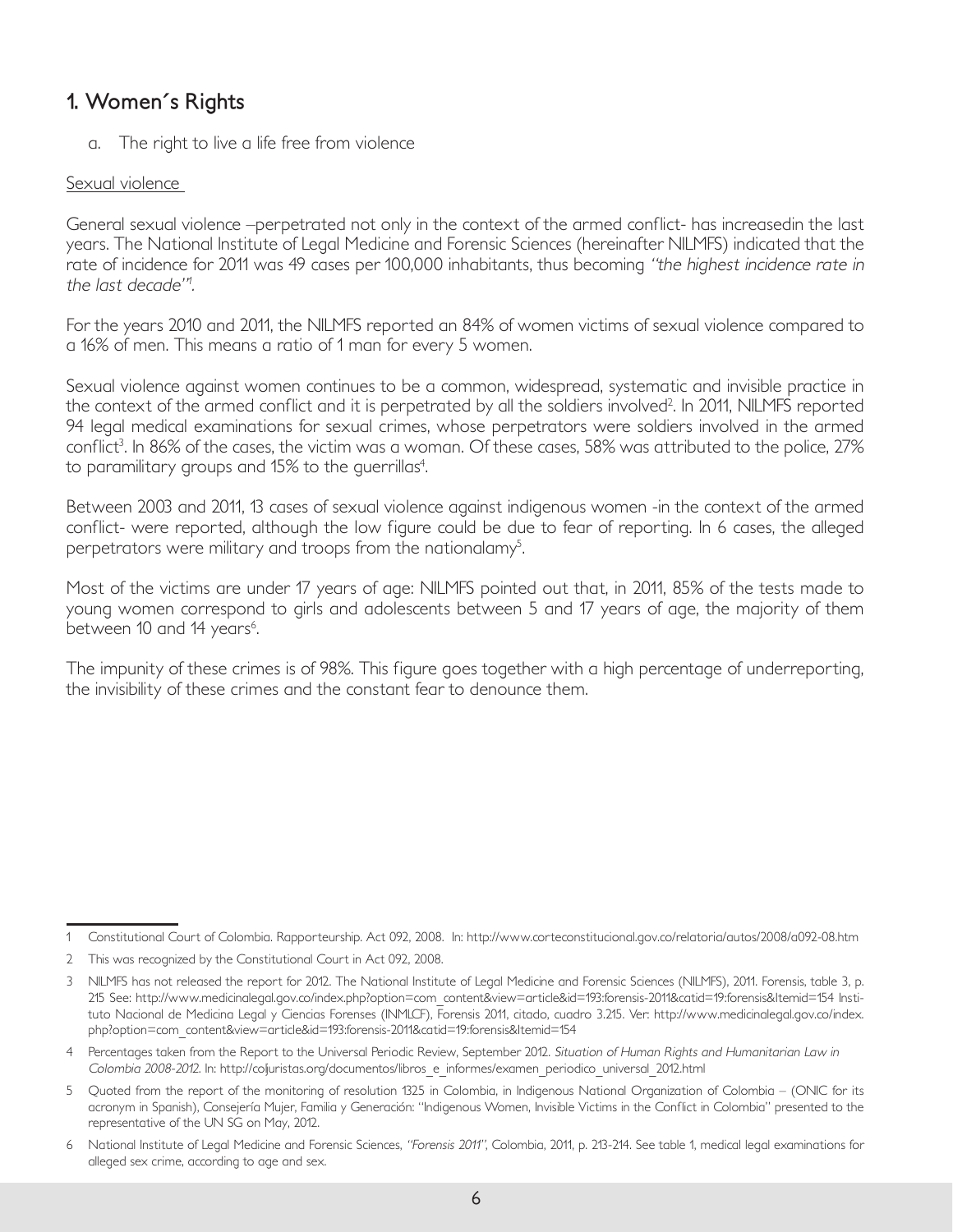### *Violence against human rights defenders*

*The persecution and stigmatization of human rights defenders is systematic7 . This situation was aggravated in the years 20098 , 20109 , and 201110.* 

From the second half of 2009 on, threats, attacks and harassment against women leaders was brought *about allegedly by new criminal, paramilitary groups. These crimes were perpetrated on 93 women and 12 women's organizations. In December 2010, women's organizations denounced death threats against 4 human rights defenders11.* 

### *Domestic and/or intra-family violence*

In 2010, 37% of the women surveyed by Profamilia reported physical aggression by their husband or partner, and *85% of these victims suffered serious injury or physical or psychological consequences as a result of violence12.* 

*In 2011, NILMFS reported that 70.139 women have been victims of domestic violence, this kind of violence being the main form of partner violence: 51.118 women were victims of partner violence13. According to NILMFS,*  in the same year, 1,415 women across the country died because of domestic violence. The couple or ex-couple *was reported as the main aggressor of these women.*

*The preliminary results reported by NILMFS for 2012 speak of 1,146 women murdered, but there is no data yet on the alleged attacker or circumstances of the cases. In relation to domestic violence, 71,485 cases were reported and in 77.8% of them women were the victims. The partner violence reported for this year was showed the largest number of women victims: a total of 40,831 cases.*

### *Institutional obstacles to prevent and punish violence against women*

*The Colombian State highlighted the issuing of Law 1257 of 2008 and its regulatory decrees in accordance*  with article 1 of the Conventionas the main legislative progress in the matter<sup>14</sup>. However, after five years *of the adoption of this law, the comprehensive model for the attention of violence against women not has been effectively implemented.*

*b. The right to justice for women victims of violence*

*Discriminatory patterns due to sex are still present in the judicial system, preventing access to justice for women. The impunity rates in cases of sexual and domestic violence are very high, and the measures taken by the State to respond to a problem of this magnitude are inadequate.* 

*<sup>7</sup> OAS / Ser. L/V/II., Doc. 51 corr. 1.30 December 2009, annual report of the IACHR, chapter V; A/HRC/13/22/Add.3, on March 4, 2010; Report of the Special Rapporteur on the Situation of the Defenders of Human Rights, Margaret Sekaggya; United Nations, A/HRC/16/44, December 20, 2010. Annual Report of the High Commissioner for Human Rights on the Situation of Human Rights in Colombia, 2009, par. 22 et seq.*

*<sup>8</sup> Ibid.*

*<sup>9</sup> Annual Report of the Office of the United Nations High Commissioner for Human Rights on the Situation of Human Rights in Colombia, A/ HRC/16/22, February 3, 2011, par. 10 and 11.*

*<sup>10</sup> www.somosdefensores.org. The System of Information on Attacks against Defenders of Human Rights in Colombia -SIADDHH-for 2011 shows a significant increase of 36% compared to 2010.*

*<sup>11</sup> Technical Secretariat: Casa de la Mujer. Reviews of the Follow-up Table to Act 092, 2008, Government Reports March 16, July 1 and November 8.*

*<sup>12</sup> This survey has been conducted every five years since 2000. Results have been published on the website: http://www.profamilia.org.co/encuestas/ Profamilia/Profamilia/*

*<sup>13</sup> Information from Corporación Humanas, September 2013.*

*<sup>14</sup> VII and VIII Combined Reports of the Colombian State... Ob. Cit, p. 30.*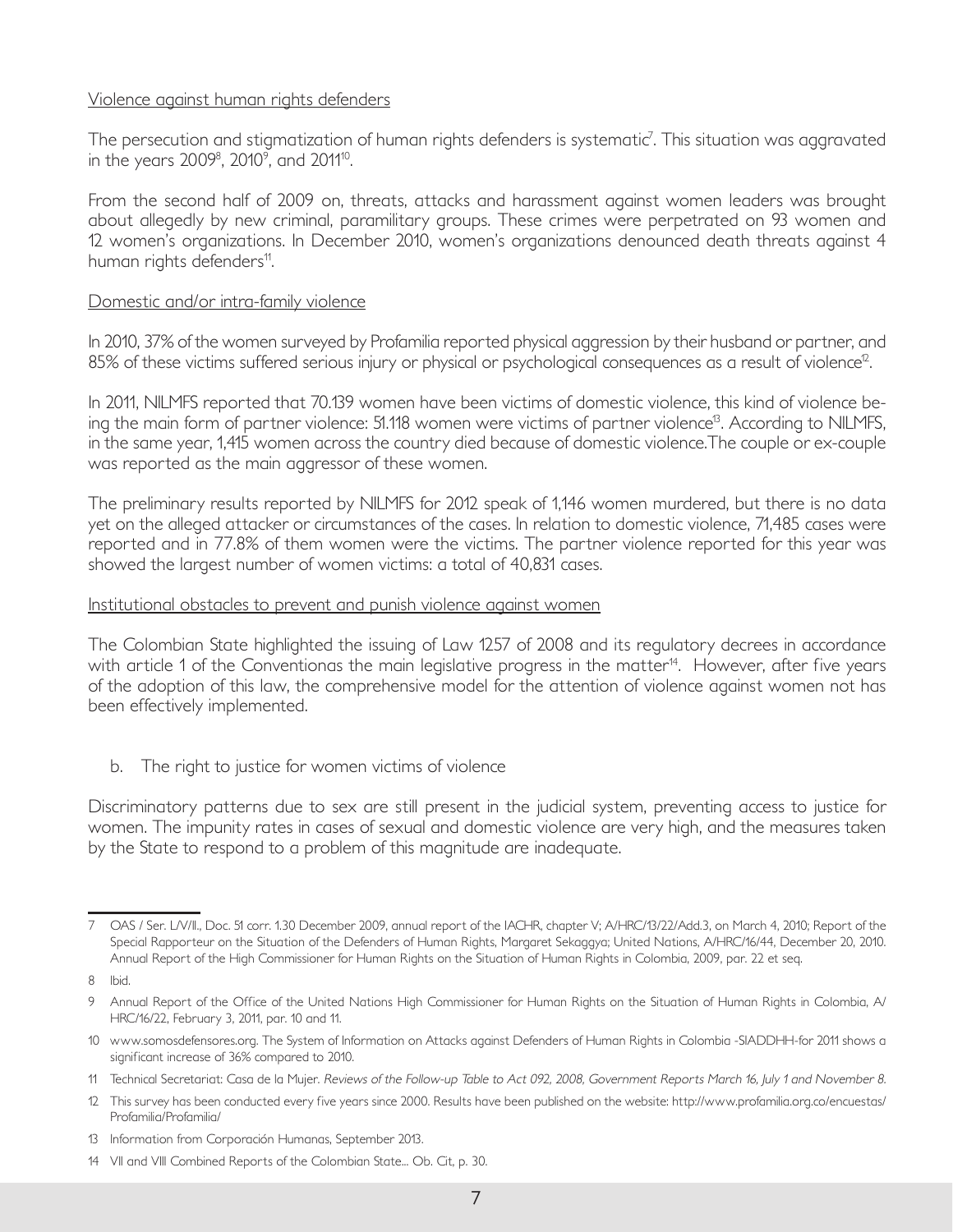*According to the Attorney-General Office, between 2009 and 2012, in 86% of the investigations, the administration of justice could not properly identify the author or authors in cases of sexual crimes and domestic violence15.* 

*Incriminal proceedings in the framework of Law 975 of 2005 (called "The Justice and Peace Law"), sexual violence crimes have been denied by the majority of the demobilized soldiers. Those who have accepted them*  have stated that these relationships were agreed by the women, whereas commanders affirmed that these *crimes occurred "due to lack of control of the troop"<sup>16</sup>. The National Unit of Prosecutors for Justice and Peace reported that by December, 2012, of 39,546 crimes confessed, only 96 correspond to sexual violence crimes17.* 

*Of the 14 rulings handed down under the "Justice and Peace law", only 2 involve sexual violence crimes. Of the 183 sexual violence crimes against displaced women that the Constitutional Court ordered to investigate to the Attorney General in 2008, only 5 cases have gone to trial18.* 

*c. The right to participate in politics and in peace-building processes* 

### *Participation in politics*

*Despite rules and policies referred to by the Government in its report to the Committee, in the last period*  there has been no significant progress in women's political participation. On the contrary, a lack of political *commitment has been shown by the executive power and the political parties.*

*By 2012, of the 14 ministers in office, only 2 were women, and the Superintendence, the State Social Enterprises and the scientific and technological institutes did not have any woman in senior positions.* 

*As for elected officials, the lack of progress is evident in the underrepresentation of women in the Congress, which boasts 102 senators,and the Chamber with 168 representatives. In this Corporation, the percentage of women's participation hasnever exceeded 16%.*

#### *Participation in peace building processes*

*In August 2012, the Government and the FARC signed a "General agreement for the cessation of the conflict and the construction of a stable and lasting peace". They agreed to begin discussions on policies on compre*hensive agricultural development, political participation, conflict management, illicit drugs and victims, and *the implementation, verification and endorsement of the agreements. So far the discussion of the first two topics has been advancing with no gender approach on the part of any of the negotiators.*

*The Colombian Government failed to foresee the participation of women in this process. It did not include any women in the first row of the negotiations table, and there are only two women on the second level of negotiations (as advisers). This raises questions on whether a gender perspective will be incorporated and whether crimes against women will be visible.* 

*<sup>15</sup> Quintero Benavides Alexandra, "Rights in Feminine, towards a Real Path to Equality? VI Report on the Human Rights of Women in the Red Nacional de Mujeres 2010-2012, Corporación Sisma Mujer, Impresión Nomos, July 2013, p. 60.*

*<sup>16</sup> Open Truth, (2008, November 6), Serious Cases of Sexual Abuse of the Bloque Norte, in http://www.verdadabierta.com/justicia‐ypaz/ 529‐graves‐casos‐de‐abuso‐sexual‐del‐bloque‐norte*

*<sup>17</sup> See: National Prosecutors for the Justice and Peace Unit Statistics. Management of the National Unit of Prosecutors for Justice and Peace December 1, 2012, in http://www.fiscalia.gov.co/jyp/unidad-de-justicia-y-paz/*

*<sup>18</sup> Follow-up Table to Act 092, 2008, reserved annex. Access to Justice for Women Victims of Sexual Violence. Fourth follow-up report, May, 2011.*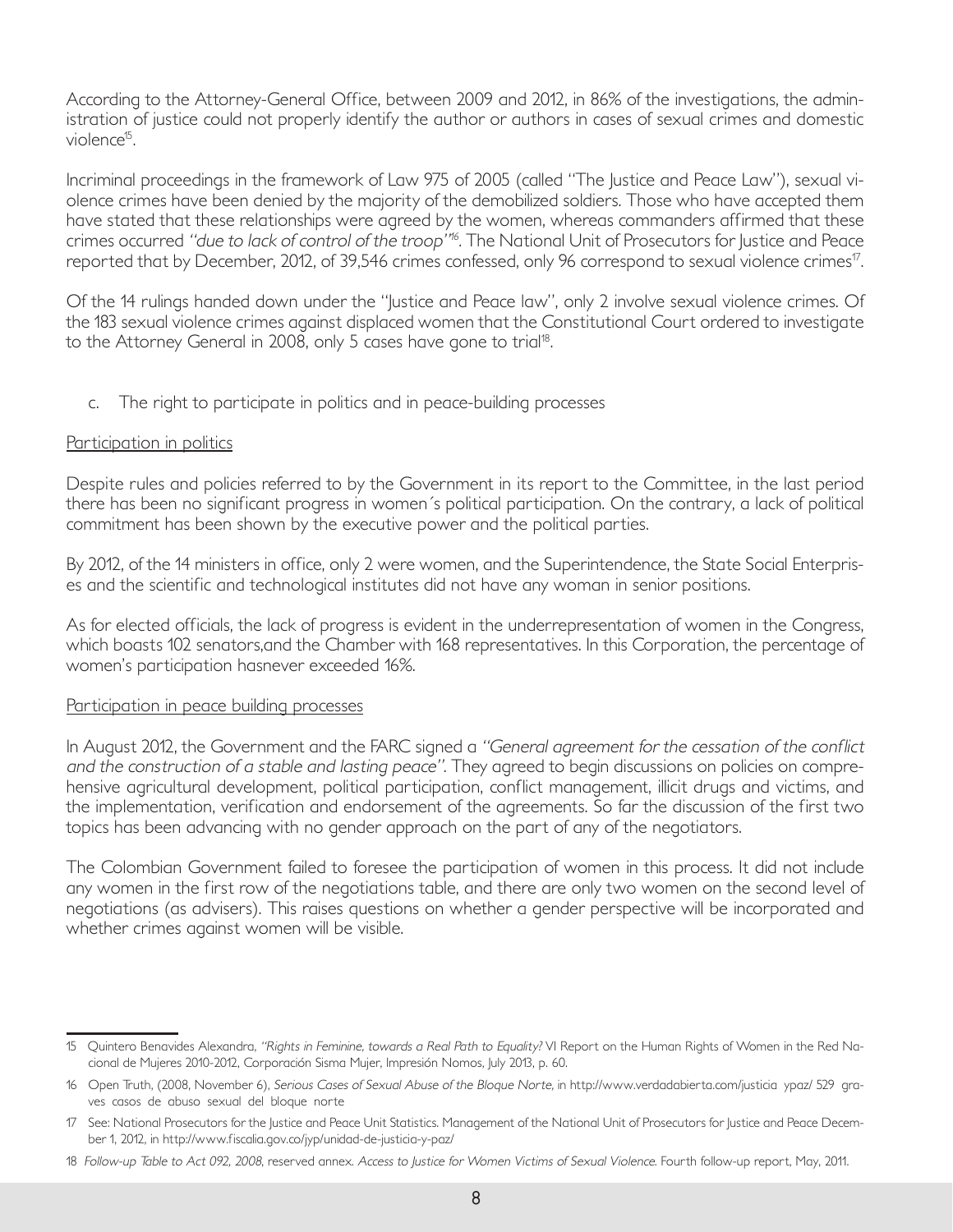### *d. Economic, Social and Cultural rights*

### *The Right to Health*

*Although the Constitutional Court has pointed out that the criminalization of abortion imposes a disproportionate burden on women denying their fundamental rights, the decisions of the Court are cramped by barriers generatedby public entities, especially those responsible for health care.*

*Government policies are not consistent, and the influence of public servants who act according to their particular religious criteria hinders the implementation of comprehensive policies on sexual and reproductive health and rights.*

*It is estimated that 6 out of every 10 health institutions having the capacity of providing post abortion ser*vices, do not, and about nine out of ten of these institutions do not offerlegal abortion services<sup>19</sup>. Between *May 2010 and June 2012 nearly 387 hindered cases or incurring in unjustified denials of services have been followed up.*

*Concerning HIV/AIDS,data from the National Observatory for the Management of HIV/AIDS show that from 1988 to 2010 the proportion of women infected by men increased by almost five times. Nowadays, nearly 50% of the people living with HIV/AIDS in our country are women.*

*Violence against women is a matter of public health and it is also a cause and consequence of the HIV infection. Violence and the threat of violence increase drastically the vulnerability of women and girls to HIV/AIDS.*

#### *The Right to Education*

*According to the National Quality of Life Survey conducted in 2011 (National Department of Statistics, DANE*), the national illiteracy rate of the population aged 15 years and over was 6.4%<sup>20</sup>. According to the *UNDP National Human Development Report, 2011, the rate of coverage in rural areas is 2.7 times lower than in urban centers21.* 

*According to the Ministry of Education, in 2012, 196,725 men and 155,280 women dropped out of school. Dropping out of school is associated with gender conditions: girls are forced to abandon their studies to devote to household chores, caring for other people, or because they face pregnancy. According to figures from the Ministry of Education, 50% of cases of dropout of adolescent women had pregnancy as its main cause.*

#### *The Right to Work*

*Although the country has laws recognizing formal guarantees to women, they do not effectively enjoy the right to work in equal conditions compared to men.*

*The overall rate of participation of women is more than 20 points below that of men and women's un*employment rate nearly doubles that of male<sup>22, 23</sup>. Persistent wage gaps between men and women range

<sup>19</sup> Guttmacher Institute and Fundación Oriéntame/. Unplanned Pregnancy and Induced Abortion in Colombia: Causes and Consequences, Bogota, *2011, p. 6 to 18.*

*<sup>20</sup> http://formularios.dane.gov.co/pad/index.php/catalog/167*

*<sup>21</sup> http://pnudcolombia.org/indh2011/index.php/el-informe/informe-completo/30*

*<sup>22</sup> 74.2% of men and 52.9% of women (DANE, Labor Market by Sex, February 2013 - April 2013).*

*<sup>23</sup> 8.3% of Men and 13.9% of Women (DANE, Labor Market by Sex, February 2013 - April 2013).*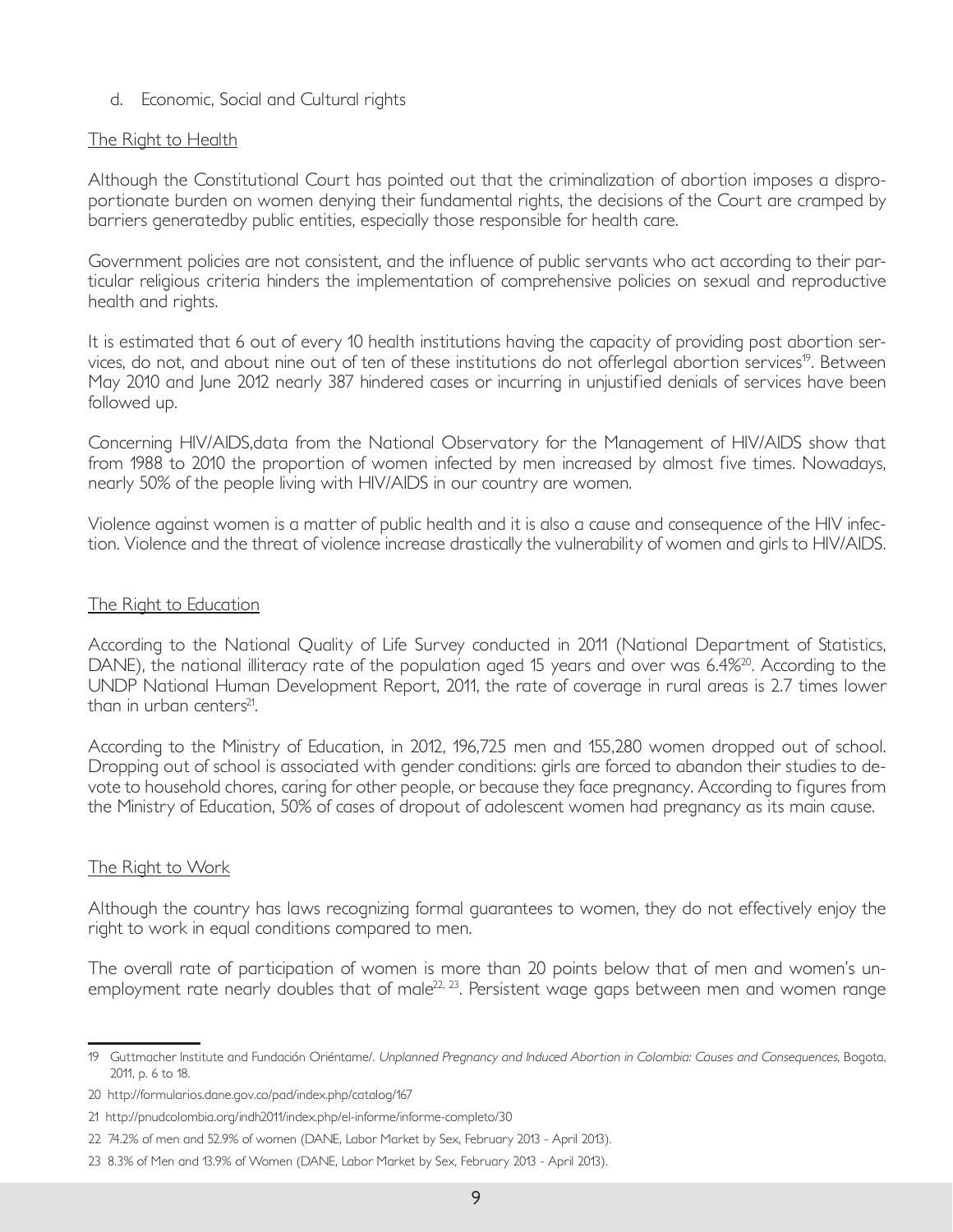between 15% and 20% for equal work<sup>24</sup>. In a sample of 135 countries, Colombia is placed in the 94th position *in the index of equal pay for similar work.*

*- Free-trade (FTA) agreements -*

Presently, the FTA's with the United States and Canada are in force<sup>25</sup>. The non-binding mechanisms for the *protection of the human rights treaties foreseen in these agreements do not include women's rights. There have been social conflicts arising from the application of these treaties in the agricultural and industrial sec*tors. These sectors directly impact the lives of rural women and of those linked to the industry, since they *cannot face competition with low price imported products.*

*-The Status of Community Mothers -*

*Community Homes are a program of non-formal education for boys and girls between 0 and 7 years of age coming from the poorest households. These homes are managed by neighborhood women known as Community Mothers.Until a few months ago, the money they received in exchange for their work was considered a bonus, a "voluntary contribution"and was not considered a salary.*

*In 2012, the Constitutional Court ordered the design and implementation, with the participation of Community Mothers, of the necessary measures for the payment of a salary to them. In April 2013, the Government created a subsidy for individuals who are close to retirement and who do not qualify for a pension. However, the monetary subsidy, that is not a pension as such, is insufficient, since it is equivalent to half a minimum wage.*

*The minimum wage (and access to health and pension) was also implemented for mothers currently linked to the program. However, the decision benefits only young women, leaving without protection those women who have worked for many years and who will not have access to a pension.*

# **2. Women in Special Vulnerability Conditions**

*a. Afro - Colombian Women*

*The Independent Expert on Minority Issues visited Colombia in February 201026. In her report, she pointed out that slavery is still latent in the social marginalization of the people belonging to the Afro-Colombian communities who are still harassed by armed stake holders seeking to dispossess them of their land and*  to involve them in the drug trade. She expressed her concern for the Afro-Colombian community women because although there is legislation protecting them, it is not conductive for decreasing violence and forced displacement practiced against them. While this report gives an account of the situation in 2010, some of *the problems evidenced by the expert have been disregarded and Afro-descendant women continue facing discrimination, violence and poverty.*

*Two of the most serious situations of violence suffered by Afro-Colombian women are sex discrimination and racism. This kind of violence minimizes the potential for equity and the full enjoyment of their rights in comparison to other women in Colombia.* 

*b. Indigenous women* 

*According to UNDP Human Development Report, of all the indigenous peoples, 63% live under the line of poverty (compared to 34.1% in the national index) and 47.6% under the destitution line*<sup>27</sup>. The percentage

*<sup>24</sup> Global Report on Gender Differences by 2011.*

*<sup>25</sup> In process of ratification: European Union, Korea and Costa Rica. Likewise negotiations are being done with Japan, Turkey, Panama, Japan and the Pacific Alliance.*

*<sup>26</sup> Document A/HRC/16/45/Add.1.*

*<sup>27</sup> http://escuelapnud.org/biblioteca/documentos/abiertos/05\_indh2011co.pdf*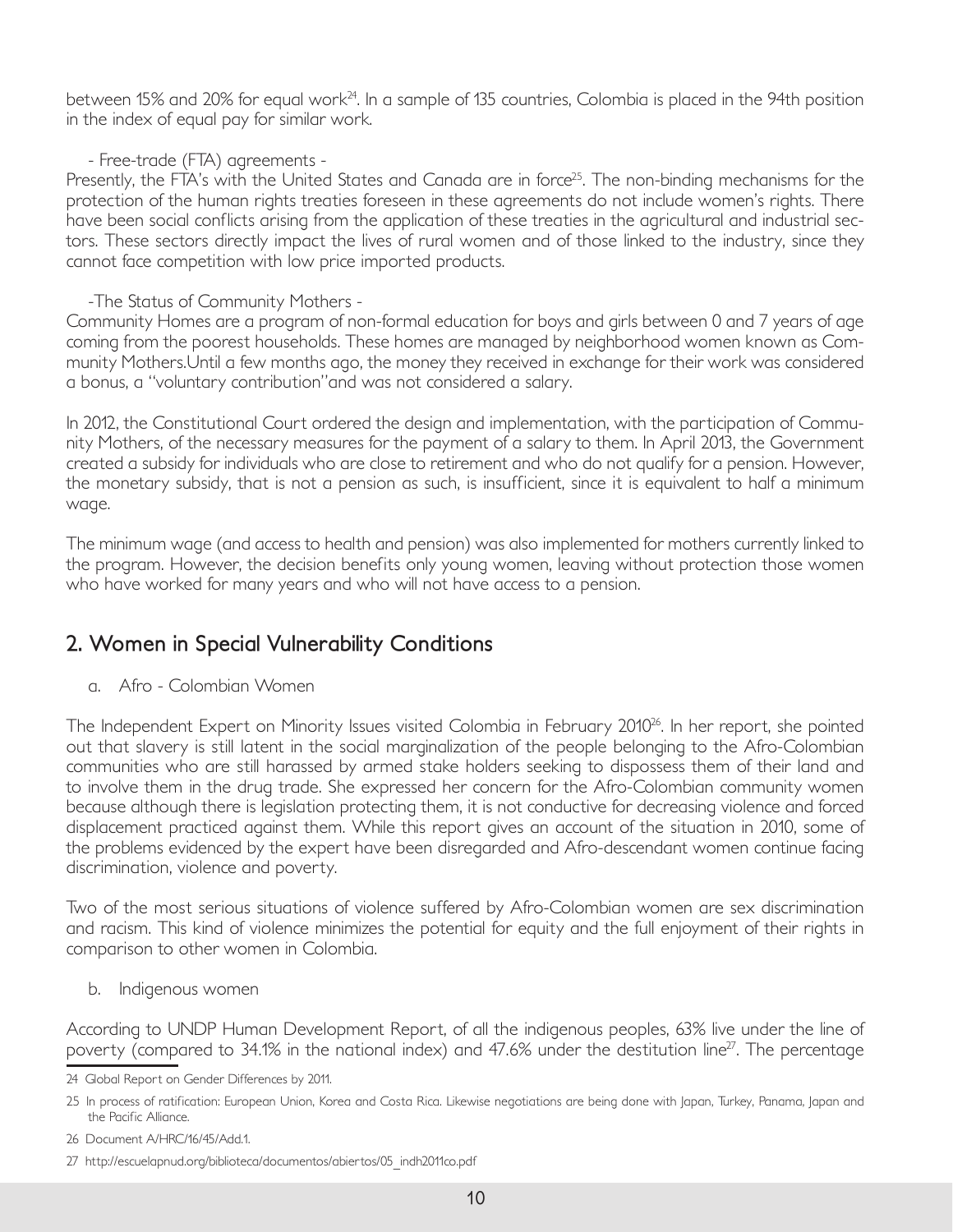*of illiterate indigenous women is 23% higher than the national average, and maternal mortality is higher in the departments inhabited mainly by indigenous people, where the illiterate rate can reach up to almost five times the national average.* 

*The impact of the armed conflict on indigenous peoples continues to be disproportionate, taking into account that these communities are getting smaller but continue living in areas where the intensity of the conflict is higher.This brings about massive displacement, internal exile and forced recruitment, among other violations of their rights. Not a public policy of comprehensive protection to indigenous peoples taking into account this impact has been produced.* 

In addition, the national development model is founded on mining policies that do not quarantee adequate *consultation processes and/or free, prior and informed consent according to the law. On the other hand, there survives a model of society based on imaginaries and cultural practices that disparage and discriminate*  women, not only because of their gender condition but also because of their ethnic and racial status. Thus, *discrimination against indigenous women is emphasized and deepened.*

*c. LBTI women* 

In Colombia there are not information systems on the situation of human rights of LGBTI people that acknowledge the problems faced by this community and that allow for the design and implementationof policies to remedy their situation. The Ministry of the Interior should designed programs of technical, social *assistance and support to the LGBT population28. However, concrete results are not shown yet.* 

*Of the known murders of LGBTI people between 2008 and 2012 (580 in total), 22 of the victims were lesbians*  and 107 transsexual women<sup>29</sup>. Of the 580 cases, only 20 haverendered final judgments. NILMFS reported that *between 2010 and 2011 at least 60 LGBTI people were victims of sexual violence.*

The real impact on the LGBTI population in the context of the armed conflict is not known although there *are practices against them perpetrated by armed groups.* 

*Lesbian women and transsexual men and women in jail denounced restrictions of conjugal visits and punishments for demonstrations of affection in public.* 

*Regarding family law, there are still problems in relation to the de facto marital unions, the marriages and the possibilities of adoption30.* 

*d. Girls, adolescents and young people* 

*Teenagers, young women and girls from different population groups such as peasants, afro-descendants and indigenous people, are one of the most discriminated populations.* 

*According to the Secretary-General of the United Nations, Human Rights Watch and UNICEF, Colombia*  ranks fourth in the world with the largest number of children and adolescents linked to the internal war<sup>31</sup>. The legal frameworks for the care and reparation of victims do not guarantee an effective remedy and a

*<sup>28</sup> Article 13, Decree 4530, 2008.*

*<sup>29</sup> Colombia Diversa, a non-governmental organization owns a database in which violations against LGBT people, including violations of the right to life and personal integrity are reported. The database is periodically fed from: 1) Radio, written press and television; 2) Complaints by non-governmental organizations and activists, 3) Individual complaints which made to Colombia Diversa, and 4) Official information provided by the State (Public Prosecutor's Office, national police, ombudsmen, National Institute of Legal Medicine and Forensic Sciences, among others) through responses to request by Colombia Diversa.*

*<sup>30</sup> See:http://www.caracol.com.co/noticias/actualidad/colombia-no-esta-preparada-para-uniones-maritales-entre-homosexuales-procurador/20111202/nota/1587191.aspx and http://m.eltiempo.com/politica/proyecto-de-ley-para-regular-la-objecin-de-conciencia/10039067* 

*<sup>31</sup> Document written and Semillero de Niñas y Jóvenes from the Colectivo Mujeres al Derecho, in the framework of the first meeting of the Regional Conference on Population and Development in Latin America and the Caribbean, Montevideo, Uruguay – August, 2013.*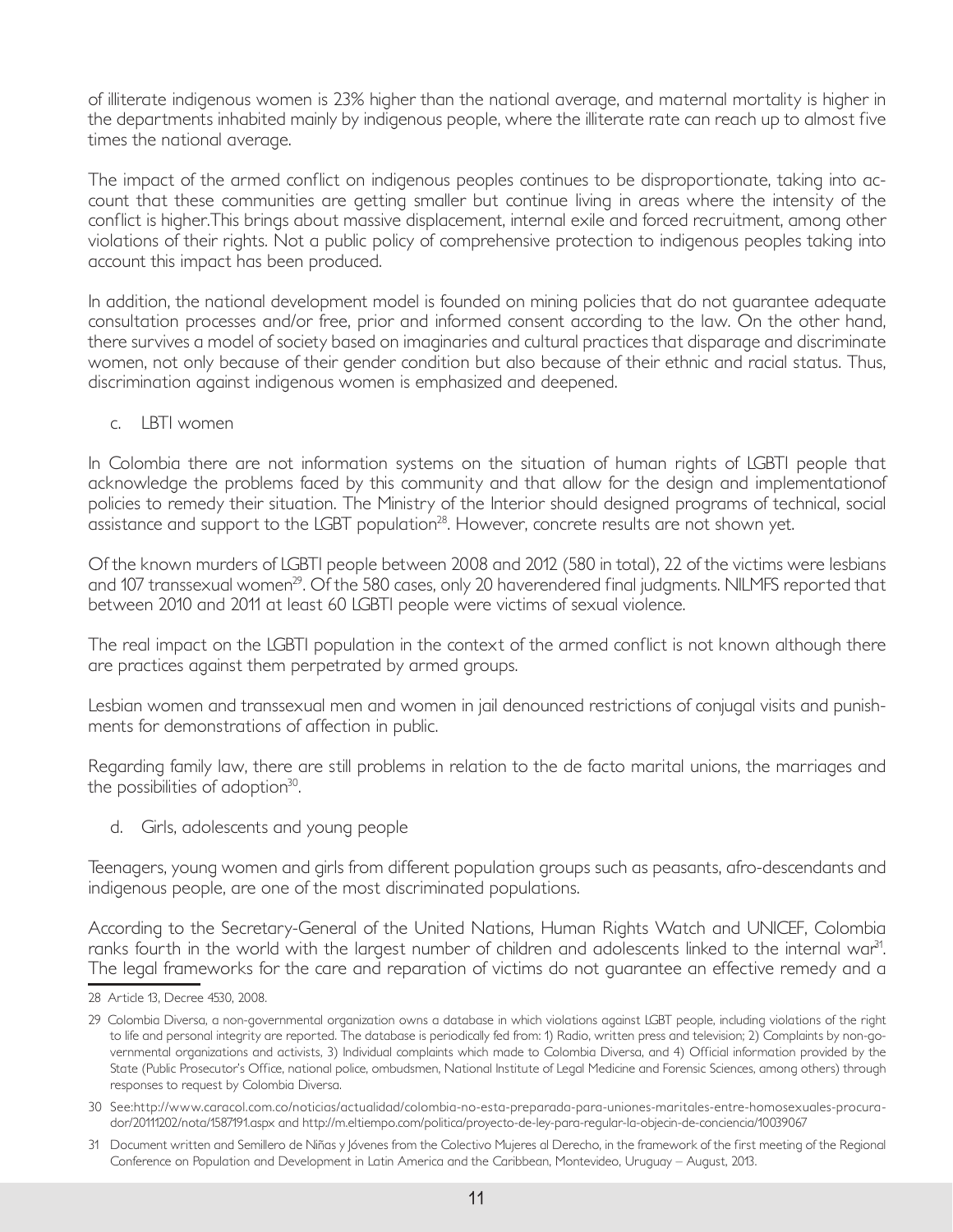*guarantee of non-repetition for girls and young women. The policy of restitution of lands for boys, girls and adolescents has not been formulated or implemented by the State yet.* 

*Sexual violence continues to be dramatic. According to official figures, 40% of the cases of sexual abuse are committed against girls under 14 years of age.*

*e. Rural women in mining areas* 

In the last decades, the national Government increasingly linked its strategy of economic development to the *growth of the extractive industry. This model has impacted the environment and deteriorated the quality of life of many communities, particularly rural women.*

*While there are no studies on the situation of rural women in mining areas, national discrimination towards them in mining contexts is expressed in at least five specific violent practices: property-related or patrimonial violence (violation of land and territory), economic violence (low labor linkage and exclusive dedication*  to unpaid care work), sexual violence (trafficking, sexual exploitation and forced prostitution), impact on *health (sexual and reproductive health violations) and political violence (exclusion of decision-making processes and weakening of social organization).*

*f. Women with disabilities*

*Despite positive developments in the protection of persons with disabilities in Colombia, women with disabil*ities continue to be victims of violations to their human rights because of gender and disability. Currently, an *alarming number of women and girls with disabilities are forcibly sterilized without their informed consent32.*  This discrimination results in the systematic denial of their rights to sex education, to live their sexuality, to *have sexual intercourse and to start and support a family.* 

For women and girls, sterilization is irreversible and, therefore, when it is enforced, constitutes an act of *gender-based violence, a form of social control and a violation of the right to not be subjected to torture or other cruel, inhuman or degrading treatment33,34.* 

*g. Women deprived of their liberty due to drug-related offences* 

*In recent years in Colombia a new modality of feminization of drug offences has been implemented. Although the majority of persons deprived of their liberty due to drug-related crimes are men, between 2003 and 2010 the women arrested for drug trafficking-related crimes represented between 45% and 48% of the women deprived of liberty35.* 

*<sup>32</sup> See Open Society Foundation, Sterilization of Women and Girls with Disabilities (2011). Available in http://www.opensocietyfoundations.org/sites/ default/files/sterilization-women-disabilities-20111101.pdf. CEDAW Comm., General Recommendation No. 19: Violence Against Women, 22, U.N. Doc. A/47/38 (11th Sess. 1992).*

*<sup>33</sup> CEDAW Comm., General Recommendation No. 19: Violence Against Women, 22, U.N. Doc. A/47/38 (11th Sess. 1992).*

*<sup>34</sup> Special Rapporteur on torture and other cruel, inhuman or degrading treatment or punishment, Report of the Special Rapporteur on torture and other cruel, inhuman or degrading treatment or punishment, 38-39, U.N. Doc. A/HRC/7/3 (Jan. 15, 2008) (by Manfred Nowak); Convention Against Torture Comm., General Comment No. 2: Implementation of Article 2 by State Parties, 22, U.N. Doc. CAT/C/GC/2/CRP.1/Rev.4 (39th Sess. 2007).*

*<sup>35</sup> Guzman, Diana Esther & Uprimny, Rodrigo. (2010). Drug Policy and the Situation of Prisons in Colombia. In: Overloaded Systems: Reforms to the Drug Law in Latin America. Wola. Available at: http://www.drogasyderecho.org/assets/rld-colombia.pdf . p. 26-28.*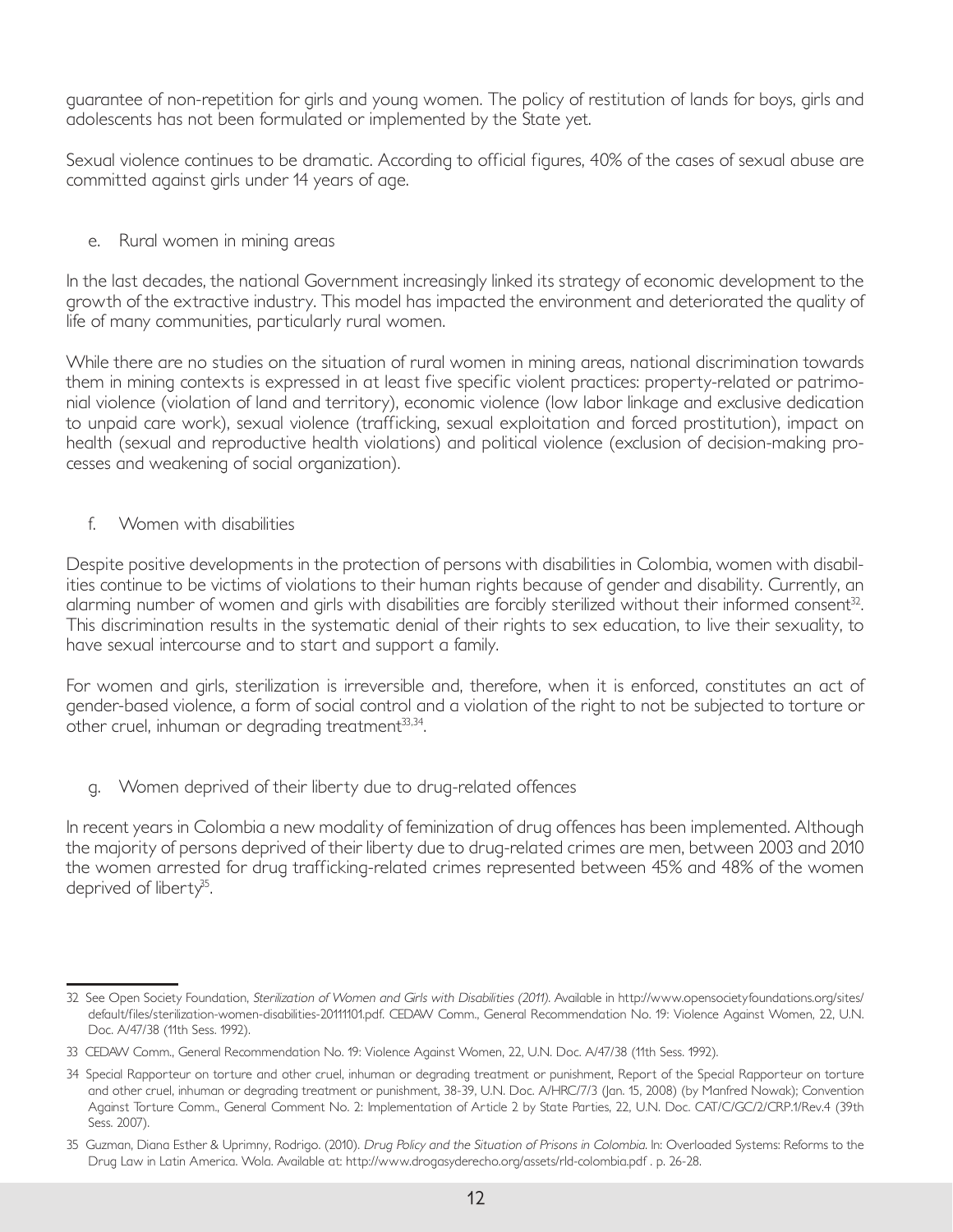*These women mostly have a marginal and not violent role in the drug business<sup>36</sup>. In addition, the effects of the deprivation of liberty tend to be disproportionate for women in relation to menbecause they are more vulnerable to the separation from their families and to losing contact with their sons and daughters37.* 

*In addition, anti-drug policies, in general have not been structured taking into account a sensitive approach to the rights of women.* 

# **3. The Armed Conflict**

*a. Lack of implementation of resolution 1325*

*In spite of the absence of a National Action Plan for the implementation of resolution 1325, some strategies thematically related to resolution 1325, Act 1448, 2011, and Act 092, 2008, are being implemented.* 

*Nonetheless, there is a notorious delay and little progress on the indicators of the Security Council. The absence of data for monitoring violence against women (indicator 1a), the security and physical and mental health of women and girls, their economic security and their rights (indicator 14) must be highlighted. Incomplete or little disaggregated information to determine if there are operational structures and mechanisms*  to reinforce the physical integrity and security of women and girls (indicator 16) is also observed. There are no records on the existence and transfer of small arms and light weapons (indicator 17). The State does not have a record to assess the access to justice of women (indicator 19)<sup>38</sup>. Similarly, the information to determine *if the staff responsible for the care of women victims of violence and gender-based violence is being trained is also deficient (indicator 20).* 

*b. Criminal groups* 

The demobilization process of paramilitaries between 2004 and 2008 did not mean the removal of one of stake holders in Colombian war. On the contrary, there was a proliferation of criminal groups. Even though the *authorities made great efforts to hide the failure of the process, the criminal activity of these groups has forced the authorities to rename them Bacrim (criminal gangs)and speak of the reemergence of structures and capos. In the post-demobilization period, many acts of violence against women are being committed by these groups.*

*c. Guarantee of non-recurrence of violations*

*Despite the measures to protect women and the resources invested in protection programs, public servants*  do recognize the serious situation of violence and vulnerability that women still suffer, including feminicide, *sexual violence, threats and forced displacement.*

*While the Constitutional Court has pointed out the importance of incorporating a gender approach to protection programs on several occasions, this approach has not been implemented yet, especially in Afro-Colombians and indigenous territories.*

*<sup>36</sup> Ibid. p. 31-32.*

<sup>37</sup> See, for example: Carmen M. Herrera & Exposito Francisca. (2010). A Life Behind bars: Psychosocial Aspects of Incarceration and Gender Diffe*rences. Intervención Psicosocial Vol. 19 No. 3. p. 235-241.*

*<sup>38</sup> Corporación Humanas, The Colombian State Compliance.*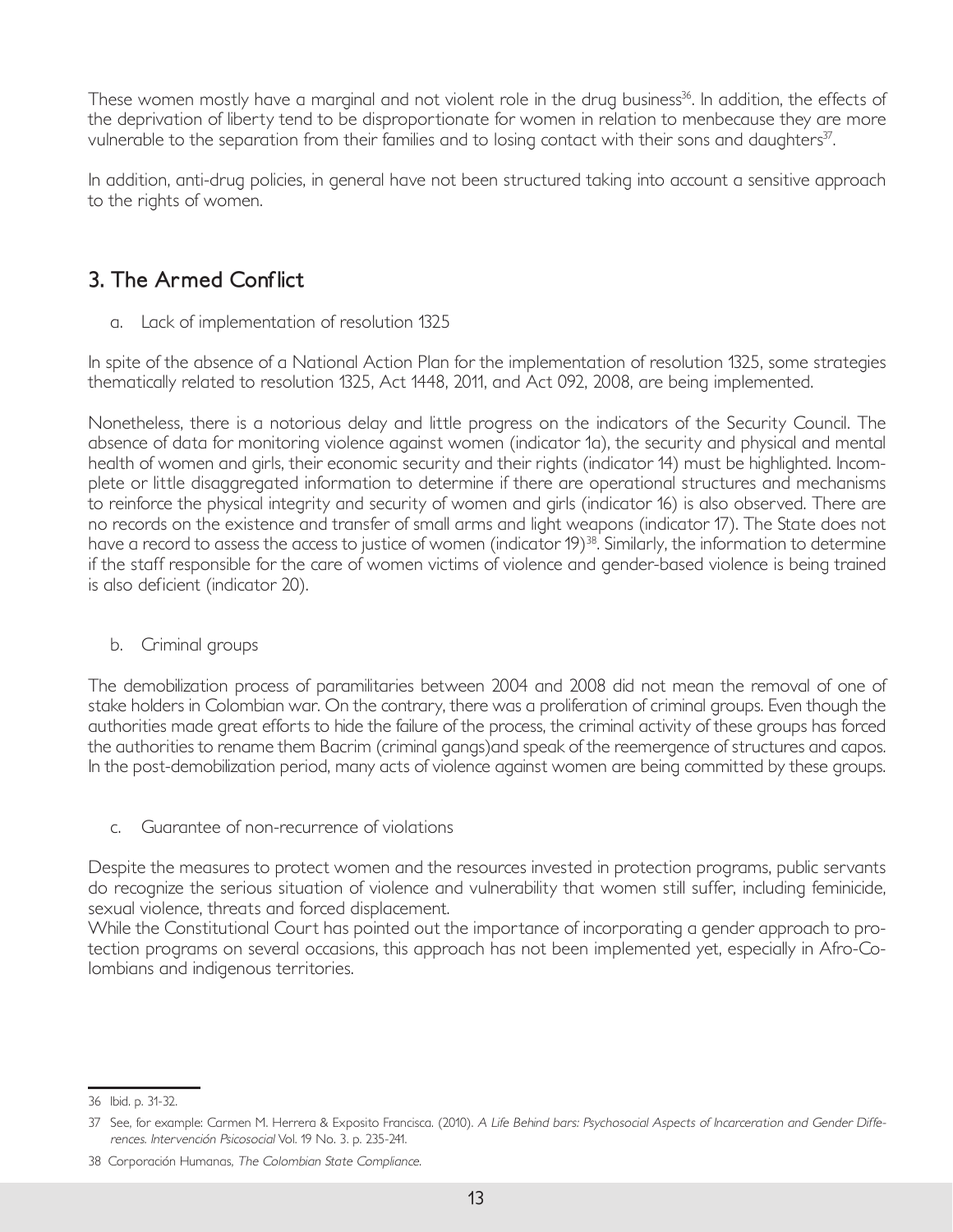## *d. Forced displacement*

*According to official information, the armed conflict has left 3.7 million displaced people between 1997 and*  2011. 51% of the displaced people are women<sup>39</sup>. Nevertheless, according to the Internal Displacement Mon*itoring Center (IDMC) internally displaced people add up to 4.9 to 5.5 million people<sup>40</sup>. About 80% of them* are women and children, and 43% of the displaced families are female headed households<sup>41</sup>.

*In 2008 the Constitutional Court issued the Act 092, which recognized the disproportionate impact of displacement on women and identified ten specific vulnerability factors to which they are exposed because of their womanhood. In this regard, the national Government implemented 13 measures addressing these risk situations and creating conditions for the effective enjoyment of their rights. The current Government has shown interest in the implementation of such programs, although they are not yet all in place.*

*e. The rights of women victims: victims and the Land Restitution Law*

*Law 1448, 2011, also known as the Victims and Restitution of Lands Act recognizes the armed conflict and its victims. Though with some gaps, the law proposes differential measures of care and reparation favoring the women victims of violations of international humanitarian law and of serious human rights violations, especially those who have been victims of sexual violence and abandonment or forced looting from their lands.* 

*Nonetheless, Act 1448 does not take into account the specific needs of women in relation to the right to*  landand does not reveal their particular impacts and the exclusive forms of expropriation imposed on them, *such as sexual violence committed in the context of the armed conflict.* 

*On the other hand, often women do not have a title supporting their relationship to land, and when it exists, it is usually given on behalf of their family men or their spouse.*

*There is still no effective inter-agency coordination and formalisms are not surpassed in order to prioritize material justice. A more decisive pro victim principle, the implementation of the good faith principle and the inversion of the proof burden in favor of the victims are imperatives, as well as to give priority to the attention requested by women. Those women who demand their right to land are persecuted, threatened and murdered.*

*f. Protection of women and women leaders in the context of the armed conflict*

*In recent years, the Colombian Government has tried, through legislation, to advance in the protection - with a gender focus-of women in general and of women leaders victimized by the armed conflict.*

*The Constitutional Court reminded the Government of the basic elements supporting protection programs and emphasized that the gender approach must be included in these programs. Nevertheless, in practice many of the models of protection do not recognize the specific reality of women and do not address issues*  such as psychological damage that are not perceived "at a glance". The protection is limited to physical *measures and there are no measures to give shelter to the women leaders' familiesor measures to effectively protect indigenous and Afro-Colombian women.*

*<sup>39</sup> Department for Social Prosperity, Attention to Victims Unit, The Displaced, Population Statistics. See: http://www.dps.gov.co/contenido/contenido. aspx?catID=295 & conID = 556 & pagID = 838*

*<sup>40</sup> Internal Displacement Monitoring Centre (IDMC), Global Overview 2012, April 2013, link online: http://www.internal-displacement.org/8025708F-004BE3B1/%28httpInfoFiles%29/DB8A259305B071A8C1257B5C00268DDC/\$ file/global-overview-2012.pdf*

*<sup>41</sup> UNHCR, Gender-based Violence and Displaced Women, 2009. See: http://www.acnur.org/t3/fileadmin/scripts/doc.php?file=biblioteca/ pdf/7269*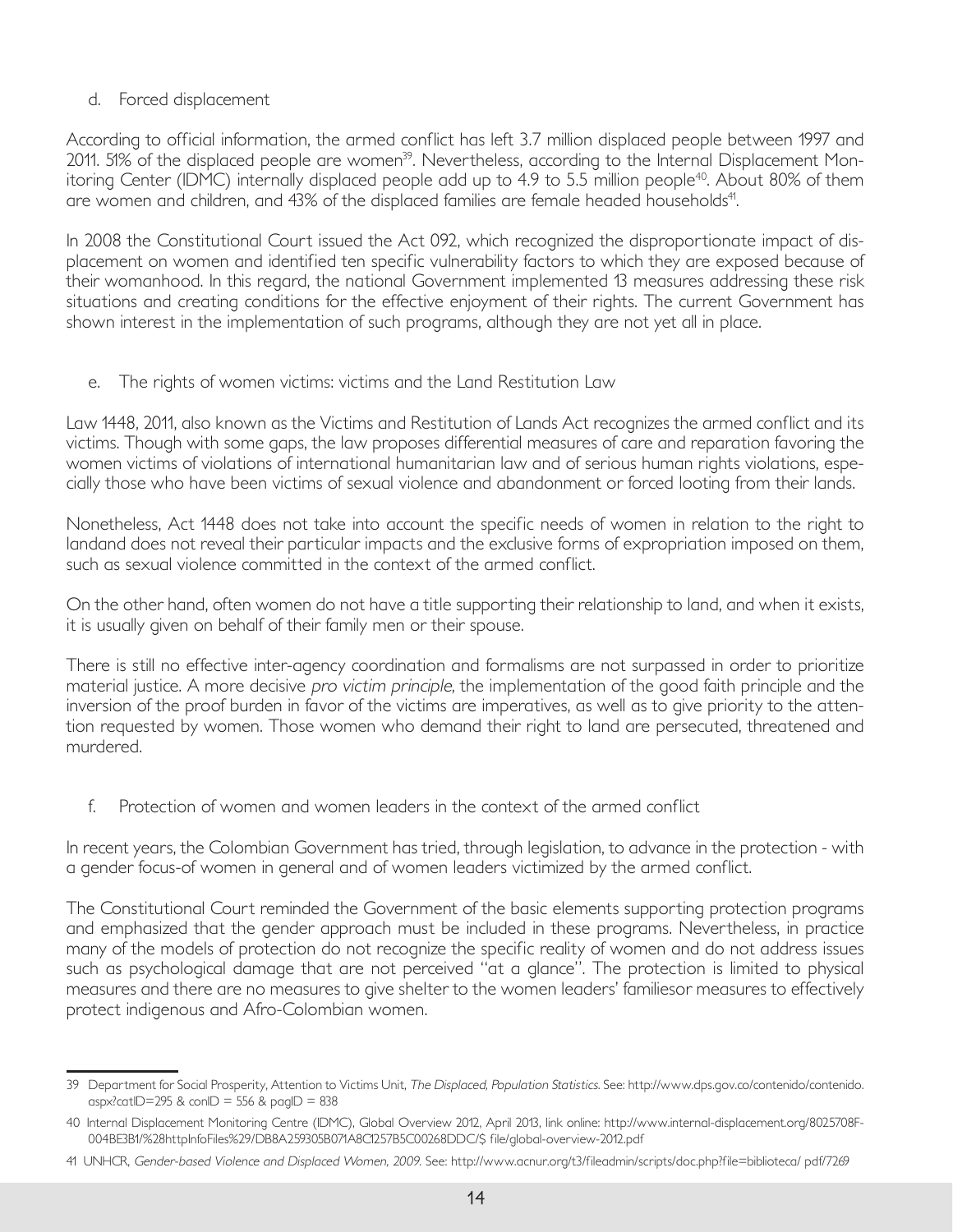*g. Military criminal justice and sexual violence against women*

*As mentioned above,police is the armed group mainly responsible for sexual violence in the context of the armed conflict, being girls and adolescents the most affected population.*

*On December 2012, the Congress approved a reform of the military justice system. This reform was quoted by UNHCHR as "(...) a historical setback of the Colombian Government in the fight against impunity and the respect and guarantee of human rights"<sup>42</sup>.*

*One of the main concerns about the reform is that violations of international humanitarian law committed by security forces will be known exclusively by military courts, with the exception of crimes against humanity, genocide, forced disappearance, torture, extrajudicial killing, displacement and sexual violence43.* 

*The exceptions included in the reform list are insufficient, since they leave out violations of human rights which*  should be the competence of the ordinary courts: arbitrary detention, cruel and degrading treatment, the taking *of hostages, discrimination and violence against women (other than sexual) and crimes of war, among others.* 

*A further concern with respect to the reform of the military justice system is the expedition by the Ministry of Defense, in November 2012, of the Protocol for the Public Force in the Handling of Sexual Violence with Emphasis on Sexual Violence with Occasion of the Armed Conflict<sup>44</sup>. This protocol gives the military forces*  responsibilities in the attention to women victims of sexual violence. These tasks contradict the law and the *standards for the protection of women´s human rights. Among other issues, the protocol includes the fulfilling of a manual of care for women victims of sexual violence when the military know their cases. It suggests that the military carry out estimations about the credibility of the victim, the certainty of the fact and the responsibility of the aggressor, issues that are not the military´s competence and can deflect or prevent investigations of sexual violence crimes.*

*h. Children and the armed conflict*

*Violations to the life and integrity of girls during hostilities, or because of landmines or unexploded munitions, confinement and denial of humanitarian aid, sexual violence, occupation of schools and other affectations to their ESCR are still present45.* 

The forced recruitment of children by armed groups in Colombia is a widespread and systematic practice *thathas increased through outbreaks in schools, permanent threats and promises of better conditions of subsistence46, 47. The armed stake holders exercise a permanent social control and maintain a census of people younger than 18 years in their areas of influence. Despite the gravity of the situation, there are still no official*  figures taking into account the phenomenon of forced recruitment<sup>48</sup>. As for its prosecution, there are only two court decisions under the law of "Justice and Peace" including charges for illegal recruitment, and around *48 cases in the ordinary courts.*

*<sup>42</sup> The Office of the High Commissioner for Human Rights, Colombia: United Nations experts are calling the authorities to consider constitutional reform of the military criminal jurisdiction" press, Geneva, October 22, 2012 release. This statement is signed by eleven holders of special procedures mandates, within which you find the Special Rapporteur on Violence against Women, Rashida Manjoo.*

*<sup>43</sup> Act No. 02/2012 (December 27) "reforming articles 116, 152 and 221 of the Political Constitution of Colombia".*

*<sup>44</sup> Issued by the Ministry of Defence in November 2012.*

*<sup>45</sup> Committee on the Rights of Children, concluding observations: Colombia, June 21, 2010, document CRC/C/OPAC/COL/CO/1, paragraph 34.*

*<sup>46</sup> Committee on the Rights of Children, concluding observations: Colombia, June 21, 2010, document CRC/C/OPAC/COL/CO/1, paragraph 34.*

*<sup>47</sup> Coalition against the Involvement of Children and Young People in the Armed Conflict in Colombia (COALICO), bulletin No. 10, June 2013, in: http:// www.coalico.org.*

*<sup>48</sup> Committee on the Rights of Children, concluding observations: Colombia, June 21, 2010, document CRC/C/OPAC/COL/CO/1, paragraphs 16 and 17,*  and Committee on the Elimination of Discrimination against Women, *replies to the list of issues and questions relating to periodic reports seventh and eighth combined, Colombia, document CEDAW/C/COL/Q/7-8/Add.1, p. 33.*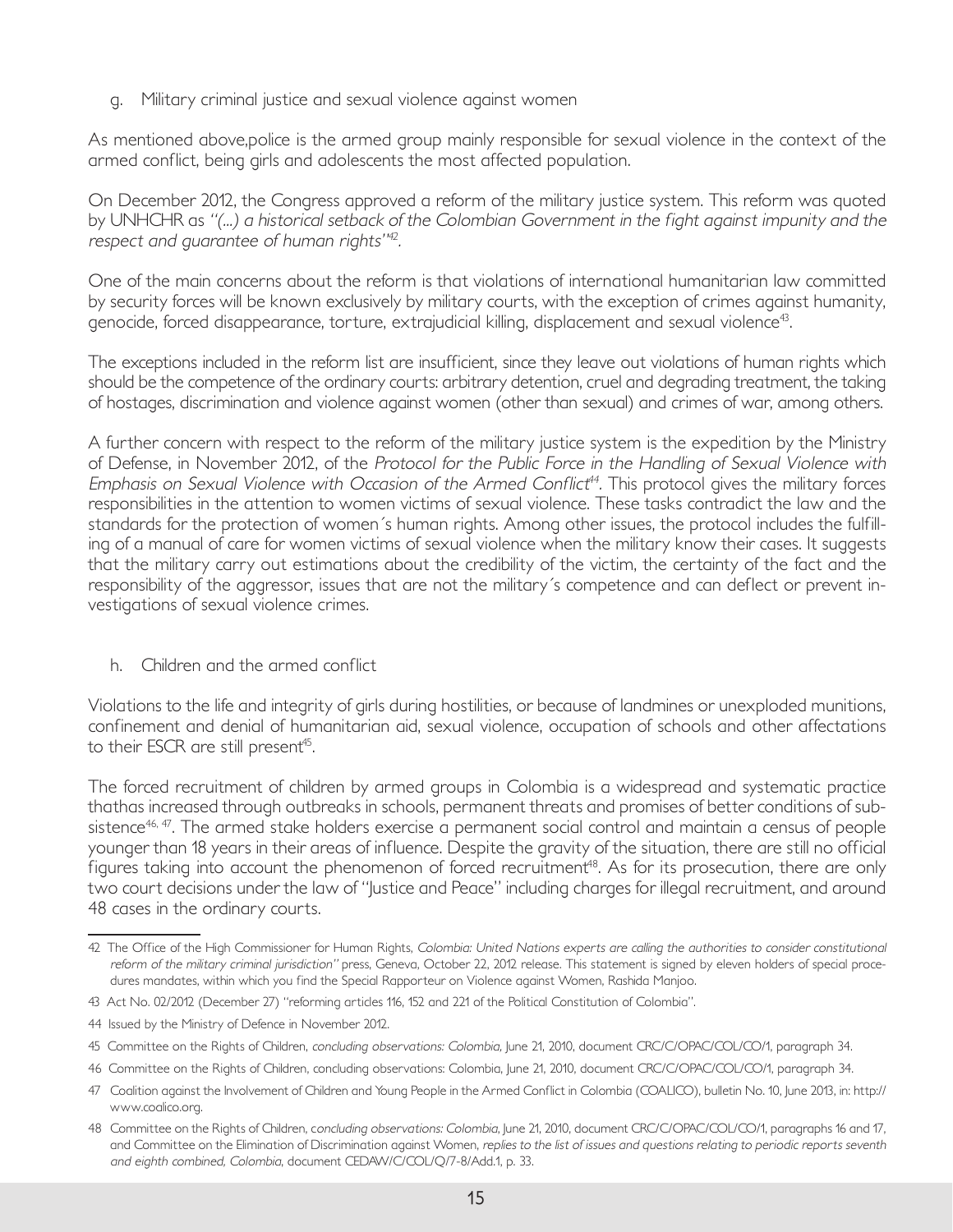# **CONCLUSIONS**

*Despite the heavy issuance of standards, Colombia still does not adopt the necessary measures to guarantee the effective improvement of the situation of women. The serious scenario faced by almost all rights, evidence that most of the recommendations made by the Committee have not been fulfilled or have a poor performance regarding a positive transformationof the reality of Colombian women.* 

The encouragement of the Constitutional Court to international standards is laudable. However, it is not reflected satisfactorily in adjustments to existing policies or the commitment of other State institutions to *implement women´s rights.*

*The report evidences that the main initiatives resulting in changes in the struggle against violence and dis*crimination against women come from the civil society. This shows two things: the little political will of the State in this matter and the importance of the contributions of women in the talks between the national *Government and the FARC to reach a sustainable peace agreement.*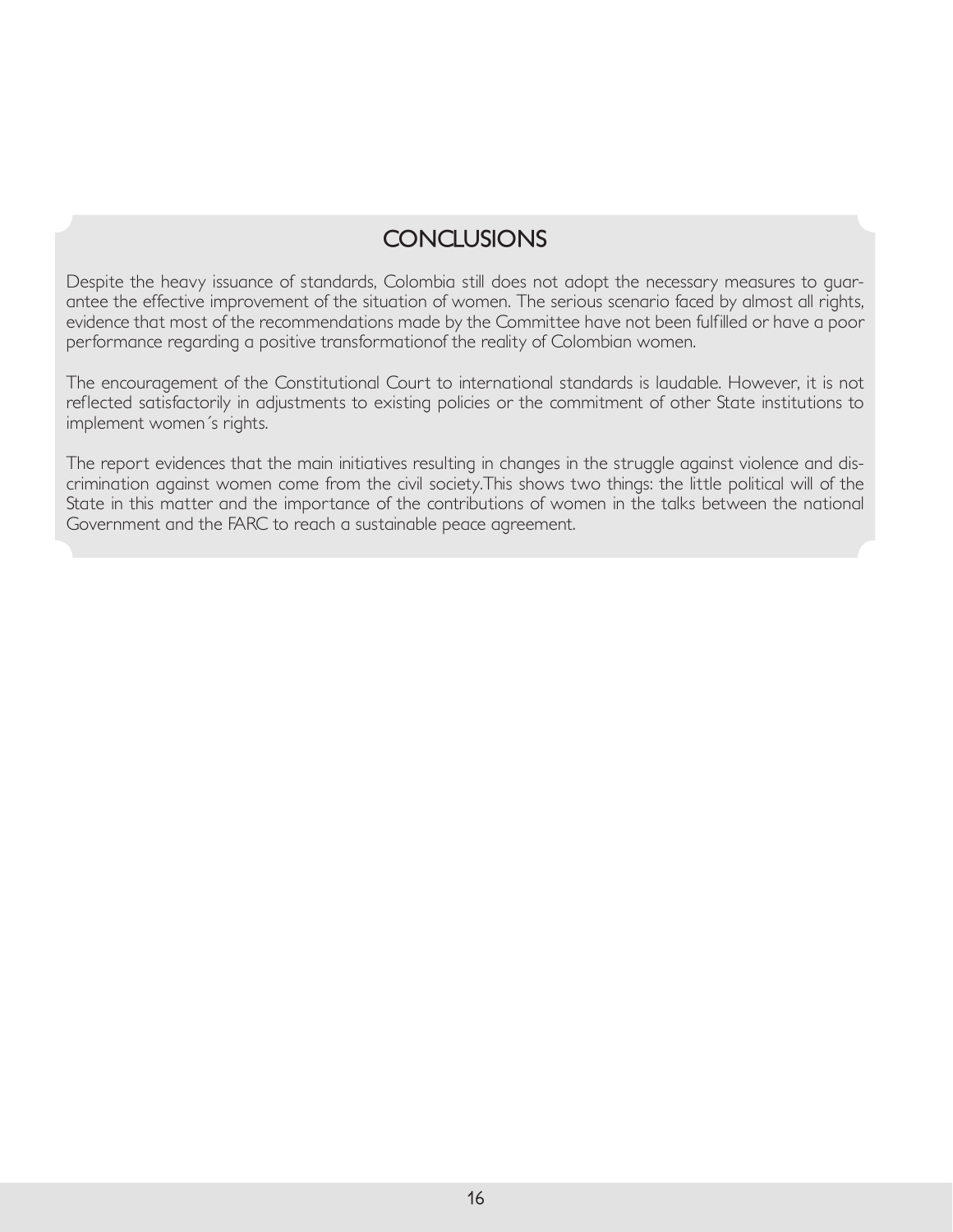# **RECOMMENDATIONS**

*According to the situation described above and with the aim to comply with the obligations imposed by the Convention, we suggest to the CEDAW Committee to request of the Colombian State the following actions:* 

## **1. On the elimination of violence against women**

- *To design a unified system of information on violence against women, where the information of all the State institutions, including the regional and local levels is articulated. This system should include figures on facts and forms of violence, ethnic characteristics of this violence, age and/or sexual orientation of the victims and information related to judicial and disciplinary investigations.*
- *To assign to all the State institutions in charge of prevention, care, protection, research and service functions, a budget for the implementation of policies to eradicate discrimination and violence against women, giving priority in the allocations to the Office of the Ombudsman in order to guarantee legal support to women victims.*
- *To promote a criminal policy based on Act 092, 2008, Law 1257, 2008, and the international standards, including the prevention of violence, the prosecution of the acts, the punishment of the perpetrators and a physical and psychosocial health care with a differential approach; comprehensive reparation and effective protection of women victims and human rights defenders.*
- *To provide for spaces for dialogue on policies and initiatives related to women´s rights with women and civil society organizations.*
- *To establish transparent mechanisms for monitoring and following-up the implementation of different policies related to women´s rights. Civil society organizations should participate in their design and implementation.*

# **2. In order to guarantee access to justice for women victims**

- *To develop a comprehensive and inter-agency strategy to overcome the high rate of impunity in cases of violence against women and in particular in cases of sexual violence in the context of the armed conflict, including measures such as the specialization of officials in the investigation of these cases, the interdisci*plinary analysis of violence against women, the application of international standards of investigation of *sexual violence inside and outside the armed conflict, and the internal harmonization of the laws on sexual offences recognized by the Rome Statute.*
- *To implement a strategy for the elimination of prejudices and stereotypes of gender in the care system*  and the administration of justice allowingfor the identification of the impact of discriminatory attitudes on *judicial decisions and legal reviews, and the implementation of disciplinary measures for the judicial officials who keep on reproducing prejudices and stereotypes in their decisions and actions.*
- *To adjust and strengthen the existing protection programs to incorporate effective measures of protection*  with a differential and integral approach for women victims, women leaders and human rights defenders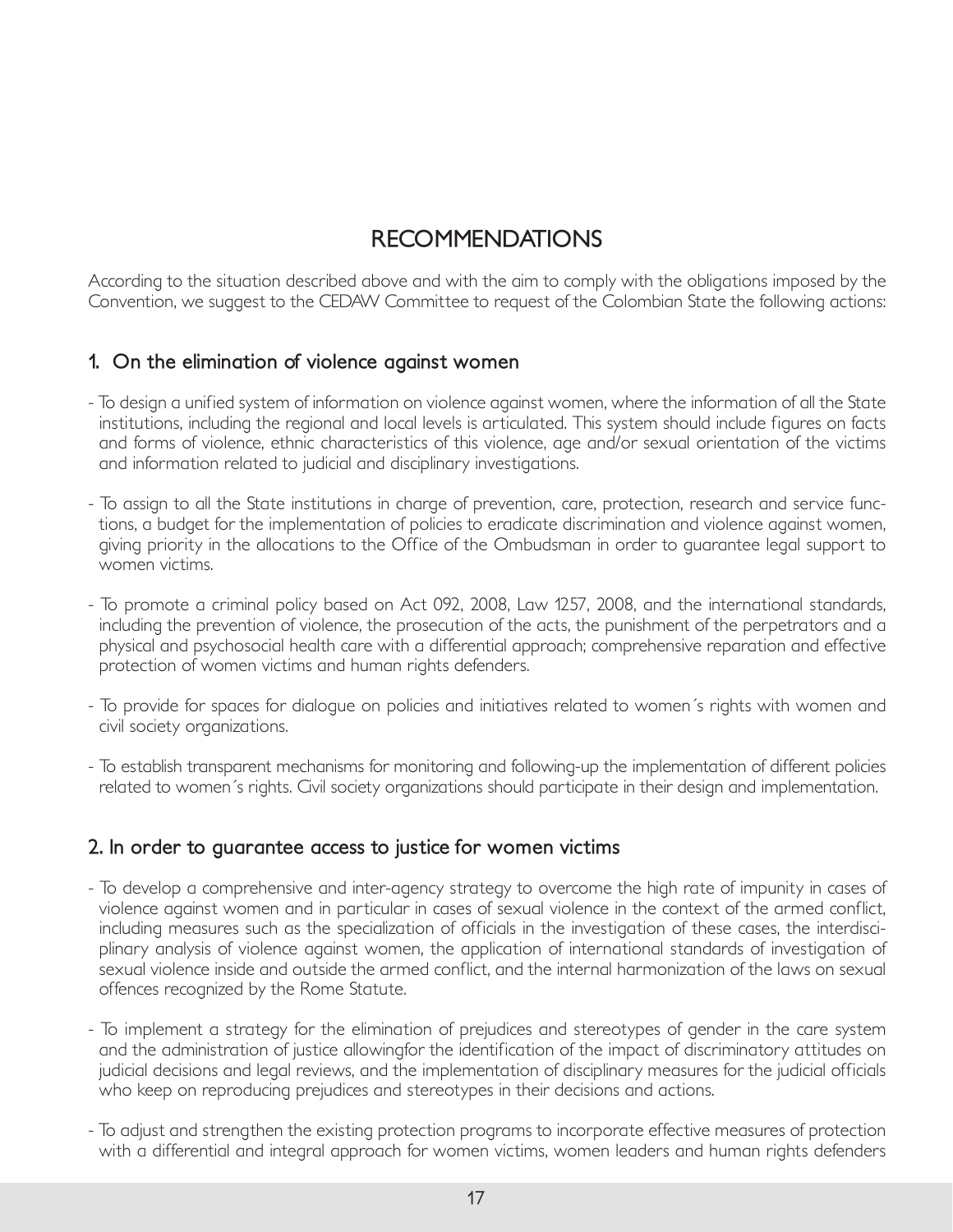*in order to ensure access to legal representation free services, the participation of victims at all court proceedings and the effective reparation of women. Measures should include protection of the family, physical*  health and psychosocial care, access to education and job opportunities or productive projects, and should *consider the specificities of women and the ethnic and sexual orientation of the beneficiaries.*

- *To implement a strategy for the dismantling of emerging paramilitary groups, giving priority to the prosecution of those responsible for threats to defenders of human rights, women leaders and women's organizations.*
- *To strengthen the dialogue with women defenders of human rights in order to monitor the present policies and standards for their protection, as well as advances in the investigations of attacks against them.*
- *To remove all the provisions involving the military forces in the processing of cases of sexual violence in the context of the armed conflict and the attention to women victims of violence in the Colombian legal system.*
- *To implement monitoring mechanisms to guarantee that any act of violence against women committed by*  police officers or soldiers inside or outside the context of the armed conflict are sent immediately to the *Office of the Attorney-General or a civilian authority. To guarantee also that in the implementation of the reform to criminal justice and its regulatory developments the military judges do not know of acts of sexual violence committed by State agents, under no qualification, and therefore only the ordinary courts know of these crimes, and competence conflicts do not occur except to correct theassignments of the military judges.*

## **3. In order to ensure women political participation**

- *To apply at all levels, from the appointments of senior officials of the State by the President to the corresponding regional and local government structures, laws promoting women political participation and to boost compliance through political actions for cultural change and sanctions for those who fail to comply the corresponding law.*
- *To plan and promote the adoption of a political reform to guarantee an increase of women´s participation in public posts at different levels –national, regional and local.*

# **4. In order to guarantee the exercise of women´s ESCR**

## *Education*

- *To implement measures to guarantee an education process free of prejudices and stereotypes of gender, including those measures adopted under Law 1257, 2008, (Decree 4798, 2011), involving goals for real equality between men and women, access to education in areas traditionally associated to men, the allocation of specific resources for the education of women, particularly the adaptation of teaching programs to the geographical, physical, social, political and cultural contexts in which women live, as well as to the conditions of poverty.*
- *To establish a mechanism for the evaluation of the impact of educational measures with a gender perspective, with comprehensive and up-to-date information, and to facilitate the analysis of the advances with vulnerable groups such as indigenous women, Afro-descendant,rural women, disabled women and LBTI women.*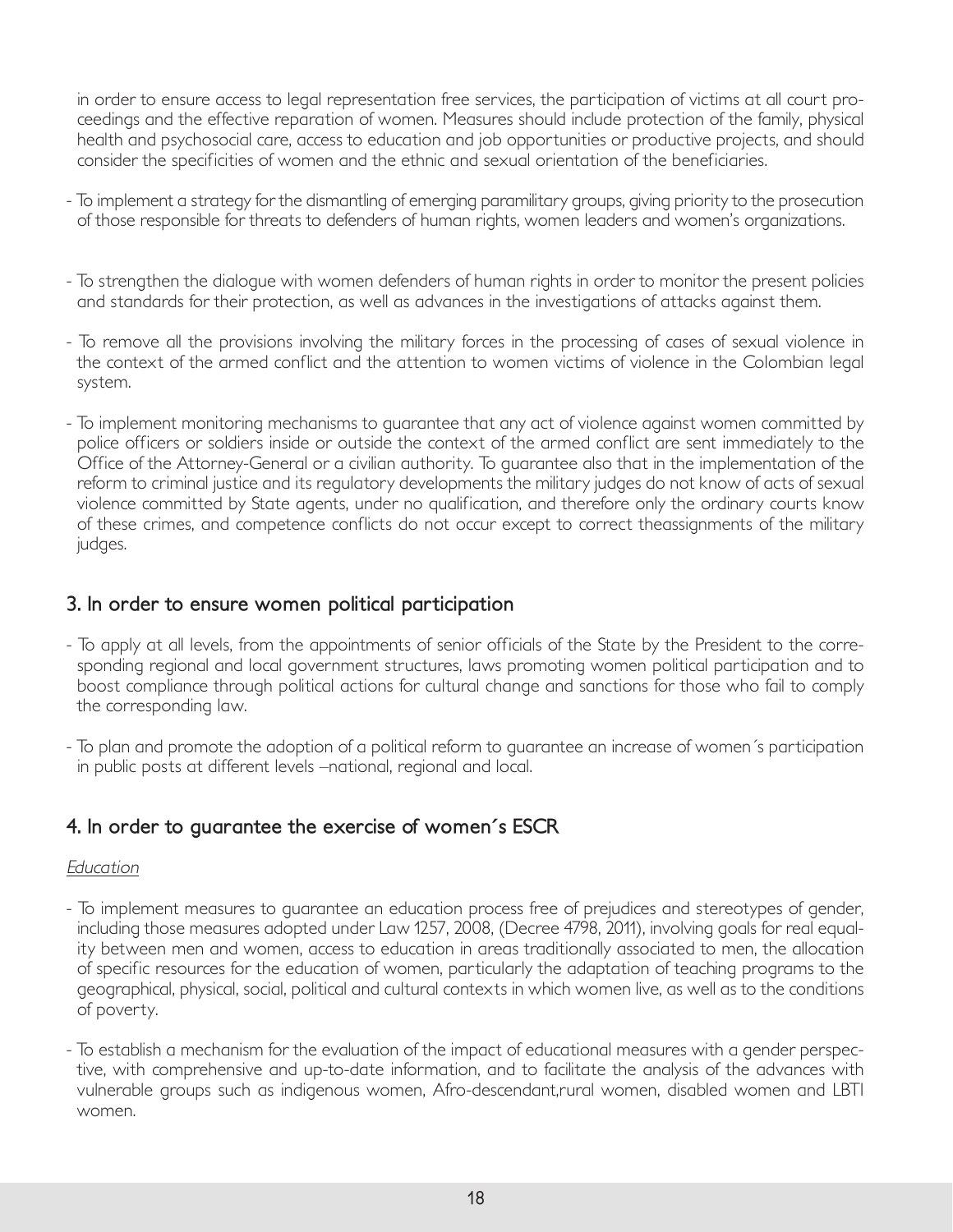## *Health: sexual and reproductive rights*

- *To refrain from maintaining and reproducing preconceptions, prejudices and stereotypes of gender, as well as ideologies or particular beliefs as a basis to prevent the guarantee of the sexual and reproductive rights of women, particularly the servicesfor the voluntary interruption of pregnancy in the exceptions decriminalized by the Constitutional Court, and to guarantee that all the officials and public servants especially in the* fields of health and justice who are responsible for providing those servicesdo act in accordance with their *legal obligations in a democratic, multi-ethnic, multicultural and secular State that must be the main guarantor of women´s rights.To implement actions to identify and overcome the obstacles that women face in accessing health care, particularly the servicesfor the voluntary interruption of pregnancy.*
- *To design and implement public policies on the sexual and reproductive rights of women beyond the prevention of pregnancy and sexually transmitted diseases based on the principles of a secular State guaranteeing free will, sexual freedom and the free development of personality. This should include measures of differential care for Afro-Colombian and indigenous women. Special attention should be paid to the situation of maternal mortality and the sexual and reproductive health of these populations, as well as in the case of trans-women.*

# **5. In order to guarantee women´s rights in situations of special vulnerability**

## *Indigenous and Afro-Colombian women*

- *To implement actions in all the State institutions to guarantee the right to prior consultation as a fundamental right of indigenous and Afro-Colombian women in accordance with international standards, and*  to promote an increased political participation of women from ethnic groups at the national, regional and *local levels and within theircommunity governments and to allocate specific resources for those actions.*
- *To adopt and develop a comprehensive policy for indigenous peoples and for Afro-descendant peoples articulating the perspective of indigenous women and Afro-descendant women in order to overcome discrimination.*
- *To guarantee ethnic rights, particularly political autonomy (self-government), territorial rights (safe territories and free mobilization of women and their families) and cultural rights, and to implement actions to cope with the threat of the physical and cultural extinction of these peoples as an impact of the armed conflict.*

## *LBTI population*

- *To implement the rulings of the Constitutional Court in order to modify and adjust the internal regulations of prisons and penitentiary facilities to adapt to the needs of lesbian women, bisexual women and transgender women.*
- *To design and implement LGBTI public policies consulted with representatives of this population, including specific actions to meet their particularities and needs, and to promote a differential access to economic, social and cultural rights.*
- *To refrain from basing administrative and judicial decisions on prejudice and to guarantee the independence of the authorities who know of actions filed by the LGBTI community, particularly in decisions made by judges and notaries in requests for equal marriage between couples of the same sex and to investigate and clarify the cases of violence against trans- women.*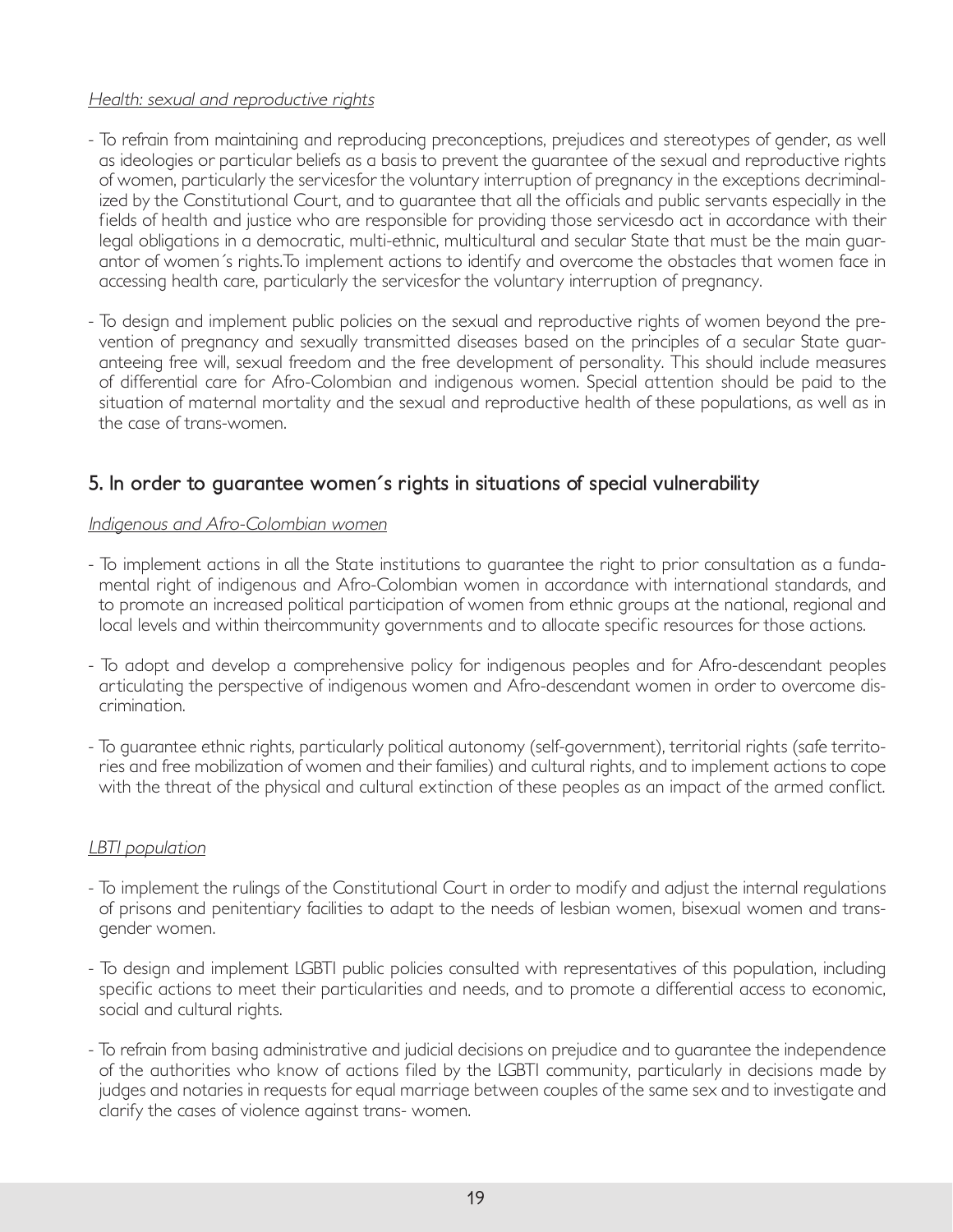## *Women and girls with disabilities*

*- To guarantee thatwomen and girls with disabilities exercise their right to sexual and reproductive health, recognizing their full legal capacity to make autonomous decisions; to provide complete and timely information on their rights and to implement legal protection to their rights, demanding respect for the physical and mental condition of this population from private staff and public servers and to punish those who are unaware of their rights.*

# **6. On the legal framework of transitional justice**

- To guarantee that all rules and regulations relating to the prosecution of violations of human rights in the *armed conflict consider the involvement of women victims in the exercise of their rights to truth, justice and reparation, and to guarantee that the so called transitional justice measures are not unaware of the rights of women,reinforce gender discrimination,or maintain the disproportionate impact of the conflict on the lives of women.*
- *To design and implement mechanisms for monitoring and following-up the implementation of transitional justice standardsguaranteeing access to information related to investigations of rape in all jurisdictions, and* to analyze the impact of these standards on the rights of women to truth, justice and reparation, as well *as the levels of impunity generated by this law.*

# **7. In order to address forced displacement**

- *Tocomply with the rulings of the Constitutional Court for the adequate care of displaced women and women victims of the armed conflict and, among these rulings, to implement the 13 public policy programs ordered by the Constitutional Court and to identify the obstacles women face to access the restoration of their rights.*
- *To implement the model of systematization, monitoring and evaluation of the territorial actions for the care of displaced populations, particularly women, ruled by the Ministry of Health and Social Protection. To guarantee that initial attention to women victims provide psycho-social care until the reinstatement of rights takes place.*
- *To streamline the processes of recognition and titling of land with no impact on the processes of restitution in which displaced women are involved and without duplicating procedures or denying the victims' rights.*
- To demand from all judicial and administrative authorities to apply the presumptions of law in favor of the *displaced women established by the Constitutional Court, Law 1257, 2008, and by international standards as tools to solve the doubts arising from the application or interpretation of the Law of Victims or other transitional justice mechanisms.*

# **8. The implementation of Resolution 1325 of the UN Security Council**

- *To formulate the National Plan of Action for Resolution 1325 in the framework of the peace dialogue process so that the victims of the armed conflict can measure the progress in the guarantee of women´s rights to truth, justice and reparation.*
- *To encourage municipal and departmental government institutions to know the content of resolution 1325 and of Act 092, its implementation and the implementation of follow-up mechanisms.*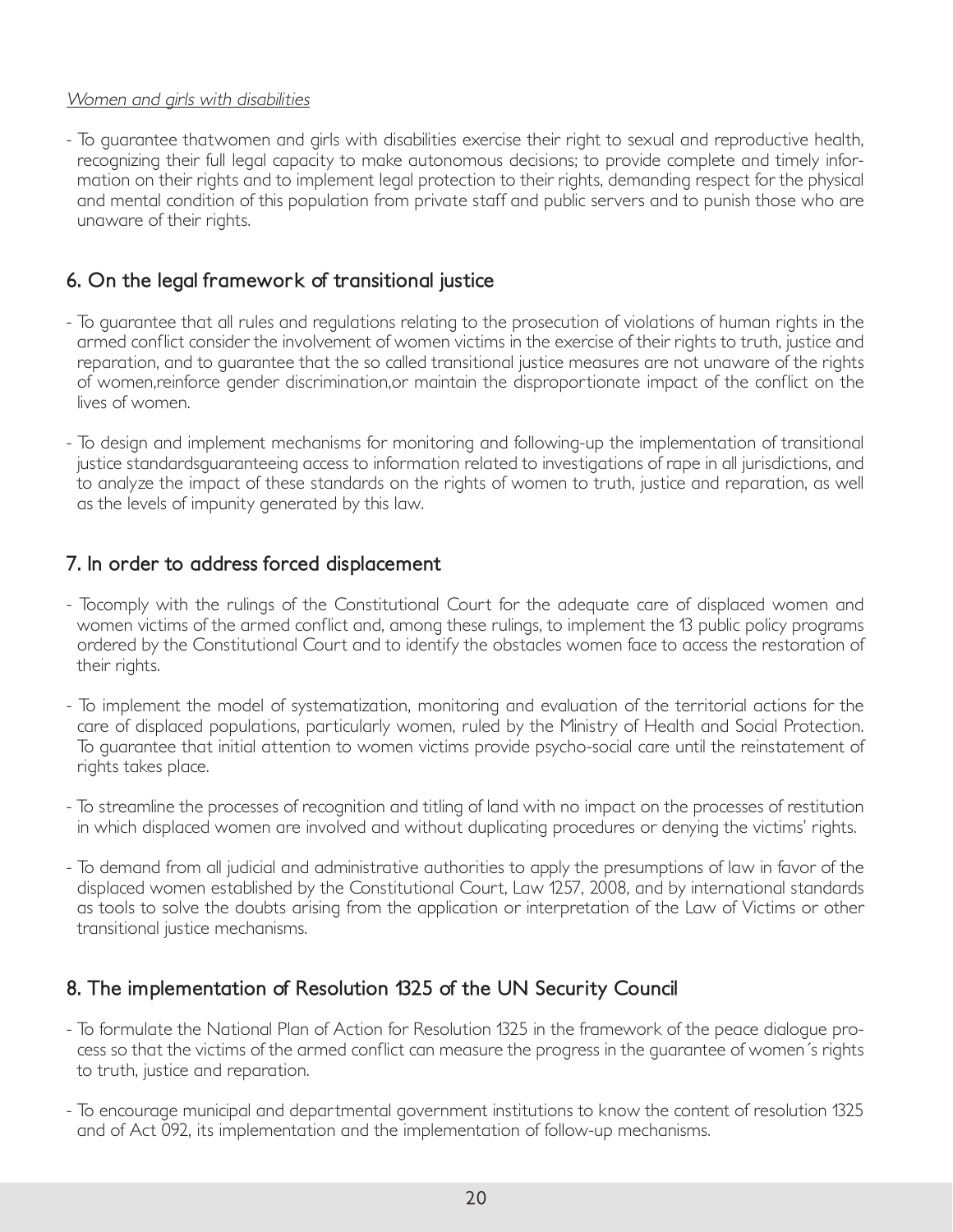*- To design specific mechanisms for the participation of women in peace negotiation scenarios, both national*  and regional, evidencing their negotiation skills in decision-making processes, and to guarantee the inclusion *of a gender perspective, and to highlight therole of women both in the implementation of the agreements and in the design of the post-conflict strategies.*

# **9. In order to guarantee the restitution of lands and the rights of rural women**

- *To adopt a model of rural development recognizing the particularities of rural women and their relation*ship to land and territory, considering that many of them do not have legal protection. The model should facilitate their access to uncultivated lands or to lands under expiration of ownership, under the authority *of the State;to protect subsistence agriculture and to include rural women as active development subjects in Colombia.*
- *To implement mechanisms to facilitate the writing off of agrarian debts and to offer alternatives for this population, including the allocation of seed capital and soft loans consistent with the economic possibilities of agricultural workers;to guarantee access to technology, the protection of native seeds and to implement specific measures of protection against free trade agreements.*
- *To implement the Rural Women Law (731, 2002), including the preparation of a rural census with qualitative and quantitative indicators of access, use and enjoyment of the land,and the impact of restitution and redistribution of land policies. This census should help to identify the dimension of the dispossession of lands suffered by rural women in the framework of the armed conflict and the new policies in the field.*
- *To design a framework of comprehensive measures for the access to education, health, housing, social security, recreation, resources for the production, communications, marketing, business, and technical assistance*  for rural women in order to improve their income, their life quality and their economic stabilization after *forced displacement.*
- *To design and implement real measures of non-repetition beyond training activities, and todevelop structural measures such as protection programs with gender perspective, dismantling of paramilitary groups, food security or a revision of the concept of safety measures different to the militarization of territories. These measures should be discussed with rural women.*